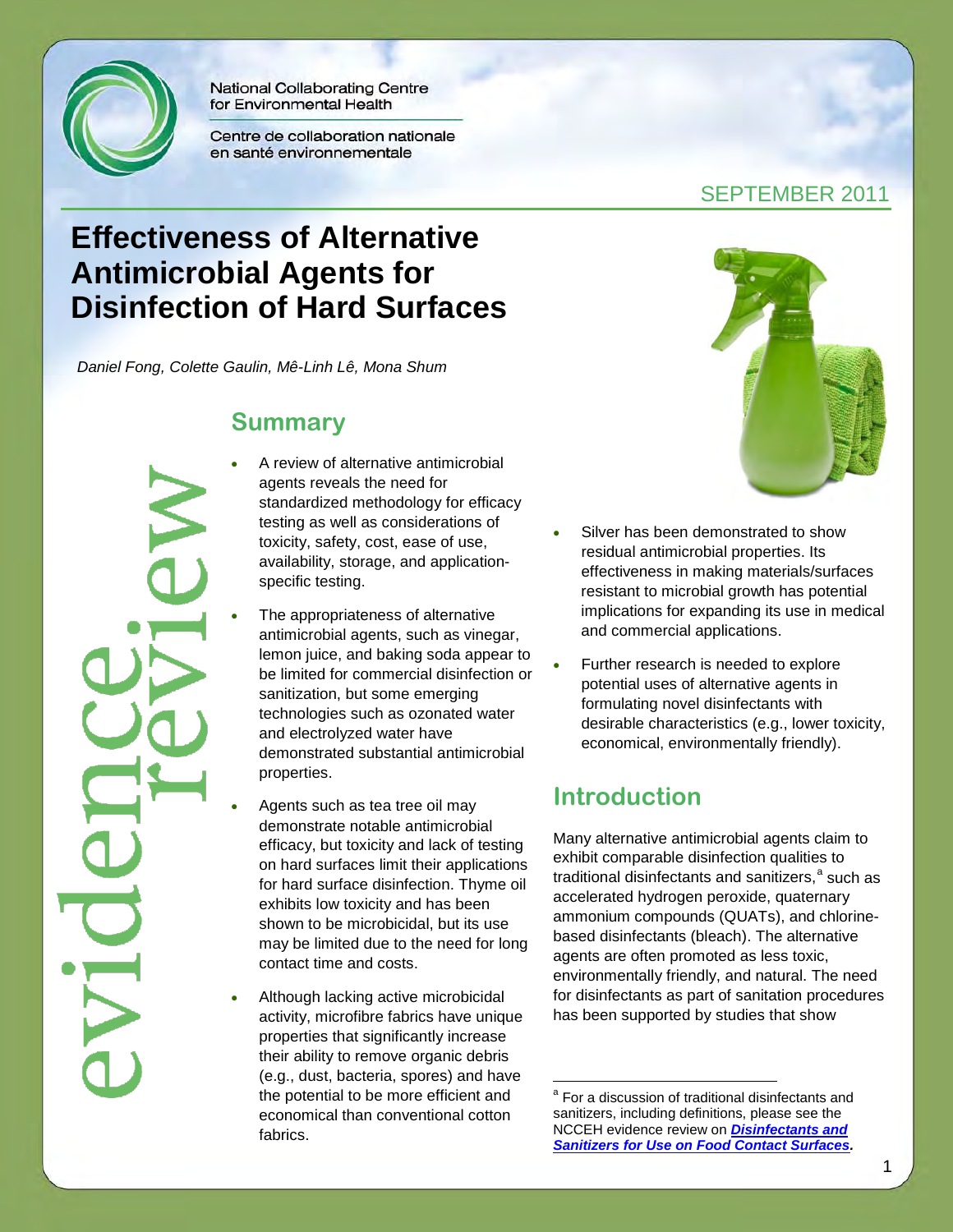cross-contamination risks from environmental and food contact surfaces are not adequately reduced by the use of detergents and washing alone.<sup>1</sup>

This document is intended for public health inspectors and reviews the effectiveness, disinfection potential, and pertinent issues of major types of alternative agents that claim to have antimicrobial properties. Alternative agents that are reviewed include: tea tree oil, thyme oil, electrolyzed water, ozonated water, silver-based products, vinegar (acetic acid), lemon juice (citric acid), baking soda (sodium bicarbonate), and microfibre cloths. Table 1 summarizes the advantages and disadvantages of each alternative agent reviewed.

Unlike registered disinfectants, many alternative agents do not have a drug identification number (DIN).

 $\overline{a}$ 

The lack of a DIN indicates that product safety and effectiveness have not been formally reviewed and approved by Health Canada. Therefore, it may be difficult for public health inspectors (PHIs) to advise the public on the efficacy and safety of these alternative agents. Although uncommon, some alternative agents, such as thyme oil, silver, and citric acid are primary active ingredients in approved hard surface disinfectants. However, it is important to note that the antimicrobial efficacy of these alternative agents may be potentiated by other chemical compounds present in such registered disinfectants. Therefore, evaluating the efficacy of standalone alternative agents is likely not representative of results obtained using products in which a combination of ingredients, in addition to an alternative agent, is tested. Registered disinfectants can be found in Health Canada's *[Drug Product Database](http://webprod.hc-sc.gc.ca/dpd-bdpp/index-eng.jsp)*. 2

| Table 1. Summary of notable advantages and disadvantages of alternative antimicrobial agents <sup>b</sup> |  |  |
|-----------------------------------------------------------------------------------------------------------|--|--|
|                                                                                                           |  |  |

| <b>Alternative</b><br>agent | <b>Advantages</b>                                                                                                                                                                                                                                        | <b>Disadvantages</b>                                                                                                                                                                                                                                                                                                             | <b>Primary active</b><br>ingredient of at<br>least one<br><b>Health Canada</b><br>registered<br>disinfectant | <b>Conclusions</b>                                                                                                                                          |
|-----------------------------|----------------------------------------------------------------------------------------------------------------------------------------------------------------------------------------------------------------------------------------------------------|----------------------------------------------------------------------------------------------------------------------------------------------------------------------------------------------------------------------------------------------------------------------------------------------------------------------------------|--------------------------------------------------------------------------------------------------------------|-------------------------------------------------------------------------------------------------------------------------------------------------------------|
| Tea tree oil                | Natural product<br>$\bullet$<br>Defined International<br>$\bullet$<br>Standards for<br>composition of tea tree<br>oil<br>TTO is used in existing<br>$\bullet$<br>topical medicinal<br>treatments<br>No special equipment<br>$\bullet$<br>required to use | Significant oral toxicity<br>$\bullet$<br>May cause adverse skin<br>$\bullet$<br>reactions<br>Insoluble in water (may<br>$\bullet$<br>leave film of oil if used<br>on hard surfaces)                                                                                                                                             | <b>No</b><br>$\bullet$                                                                                       | Effective<br>$\bullet$<br>antimicrobial, but<br>oral toxicity and<br>hydrophobic<br>properties limits its<br>use as a sanitizer                             |
| Thyme oil                   | Natural product<br>$\bullet$<br>Generally Recognized<br>$\bullet$<br>as Safe (GRAS status)<br>Low toxicity<br>$\bullet$<br>Environmentally friendly<br>$\bullet$                                                                                         | Some bacteria are<br>$\bullet$<br>resistant to thyme oil<br>(e.g., P. aeruginosa, S.<br>aureus)<br>Thymol is listed as an<br>$\bullet$<br>asthmagen by the<br>Association of<br>Occupational and<br><b>Environmental Clinics</b><br>(AOEC)<br>Expensive<br>$\bullet$<br>Requires long contact-<br>$\bullet$<br>time (10 minutes) | Yes<br>$\bullet$                                                                                             | Promising<br>$\bullet$<br>antimicrobial<br>properties for use as<br>a sanitizer<br>High cost may limit<br>$\bullet$<br>uses for large-scale<br>applications |

<span id="page-1-0"></span><sup>&</sup>lt;sup>b</sup> A brief discussion, including references, for the advantages and disadvantages in this table is available within the reviews for each alternative antimicrobial agent.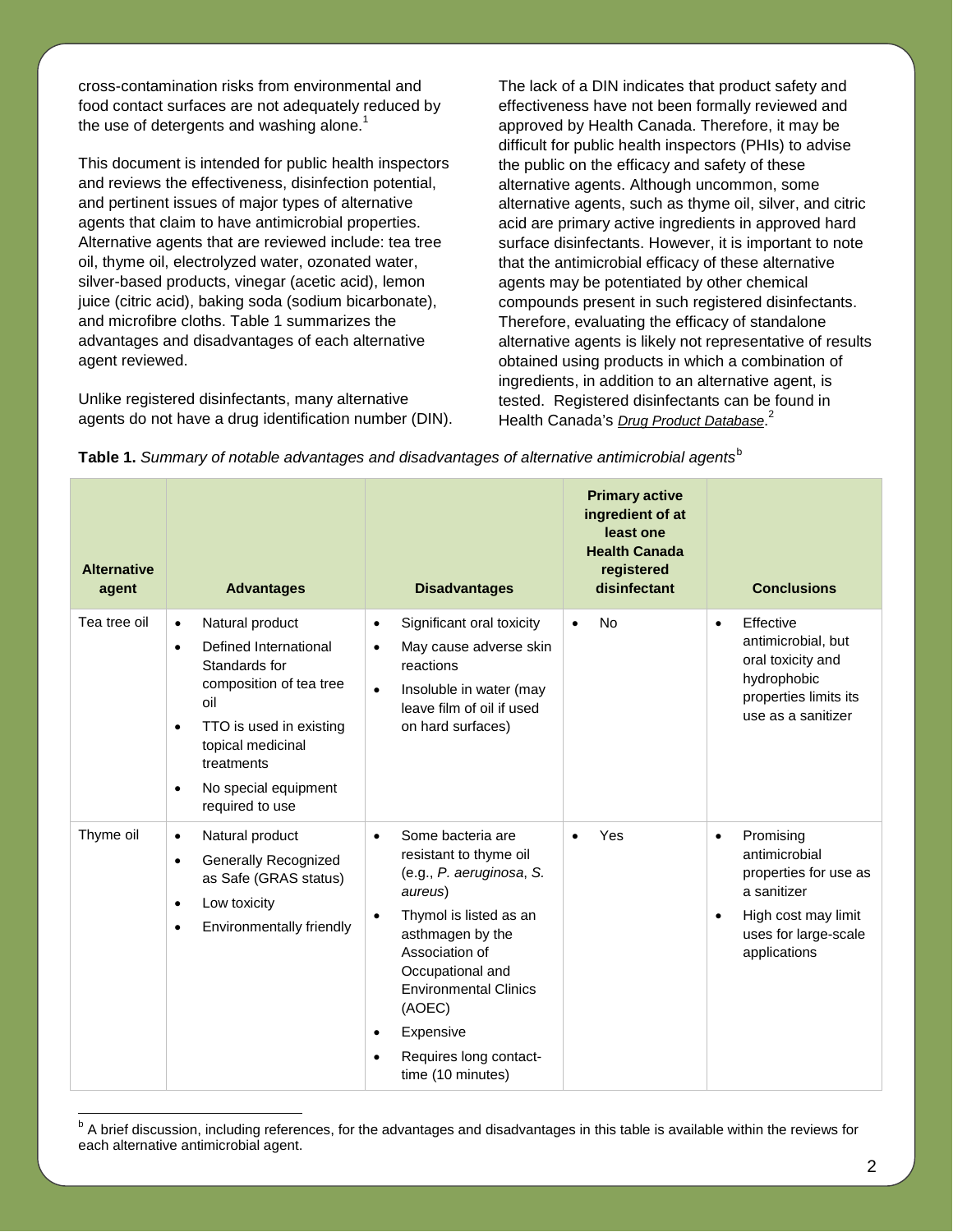| <b>Alternative</b><br>agent                                          | <b>Advantages</b>                                                                                                                                                                                                                                                                                                                                                                                                                                                                                                                                         | <b>Disadvantages</b>                                                                                                                                                                                                                                                                                                                                                                                                                           | <b>Primary active</b><br>ingredient of at<br>least one<br><b>Health Canada</b><br>registered<br>disinfectant | <b>Conclusions</b>                                                                                                                                                                                                          |
|----------------------------------------------------------------------|-----------------------------------------------------------------------------------------------------------------------------------------------------------------------------------------------------------------------------------------------------------------------------------------------------------------------------------------------------------------------------------------------------------------------------------------------------------------------------------------------------------------------------------------------------------|------------------------------------------------------------------------------------------------------------------------------------------------------------------------------------------------------------------------------------------------------------------------------------------------------------------------------------------------------------------------------------------------------------------------------------------------|--------------------------------------------------------------------------------------------------------------|-----------------------------------------------------------------------------------------------------------------------------------------------------------------------------------------------------------------------------|
| Electrolyzed<br>water<br>(EO water)<br>Ozonated<br>water<br>(aqueous | Only salt and water<br>$\bullet$<br>required for production<br>of EO water<br>On-site generation<br>$\bullet$<br>eliminates need for<br>transport, storage, and<br>handling of hazardous<br>chemicals<br>Abundantly and readily<br>$\bullet$<br>produced<br>Low operating costs<br>$\bullet$<br>No toxic/chemical<br>$\bullet$<br>residues left on surfaces<br>Only oxygen (e.g., in air<br>$\bullet$<br>or compressed) required<br>for production                                                                                                        | Acidic EO water has<br>$\bullet$<br>corrosive properties<br>Safeguards are required<br>$\bullet$<br>as chlorine gas<br>produced in production<br>chambers<br>High startup and<br>$\bullet$<br>maintenance costs<br>(special equipment for<br>production and<br>dispensing required)<br>Rapid dissipation of<br>$\bullet$<br>antimicrobial activity<br>High startup, operating,<br>$\bullet$<br>and maintenance costs<br>(special equipment for | <b>No</b><br>$\bullet$<br><b>No</b><br>$\bullet$                                                             | Promising<br>$\bullet$<br>antimicrobial<br>properties for use as<br>a sanitizer<br>Potential to be used<br>$\bullet$<br>for large-scale<br>applications<br>Promising<br>$\bullet$<br>antimicrobial<br>properties for use as |
| ozone)                                                               | On-site generation<br>$\bullet$<br>eliminates need for<br>transport, storage, and<br>handling of hazardous<br>chemicals<br>Devices have been<br>$\bullet$<br>registered with NSF<br>International and the<br>Canadian Food<br><b>Inspection Agency</b><br>U.S. Food and Drug<br>$\bullet$<br>Administration has<br>approved ozone (gas<br>and aqueous phase) as<br>an antimicrobial<br>Maintains efficacy in<br>$\bullet$<br>cold water<br>Abundantly and readily<br>$\bullet$<br>produced<br>No toxic/chemical<br>$\bullet$<br>residues left on surfaces | UV or corona discharge,<br>dispensing, etc.)<br>Potential occupational<br>$\bullet$<br>exposure to ozone<br>Damaging to sensitive<br>$\bullet$<br>materials<br>Rapid dissipation of<br>$\bullet$<br>antimicrobial activity                                                                                                                                                                                                                     |                                                                                                              | a sanitizer<br>Potential to be used<br>$\bullet$<br>for large-scale<br>applications                                                                                                                                         |
| Silver                                                               | Existing uses of silver in<br>$\bullet$<br>drinking water,<br>swimming pools,<br>medical devices<br>Numerous potential<br>$\bullet$<br>applications for silver-<br>impregnated materials/<br>nanotechnology<br>Demonstrated residual                                                                                                                                                                                                                                                                                                                      | Slow-acting<br>$\bullet$<br>antimicrobial<br>Microbial resistance has<br>$\bullet$<br>been identified<br>Interference by proteins<br>$\bullet$<br>and salts<br>Low toxicity at levels<br>$\bullet$<br>needed for antimicrobial                                                                                                                                                                                                                 | Yes                                                                                                          | Research shows<br>$\bullet$<br>potential for<br>numerous<br>applications as an<br>antimicrobial agent<br>More research is<br>$\bullet$<br>needed to define the<br>parameters required<br>to be effective                    |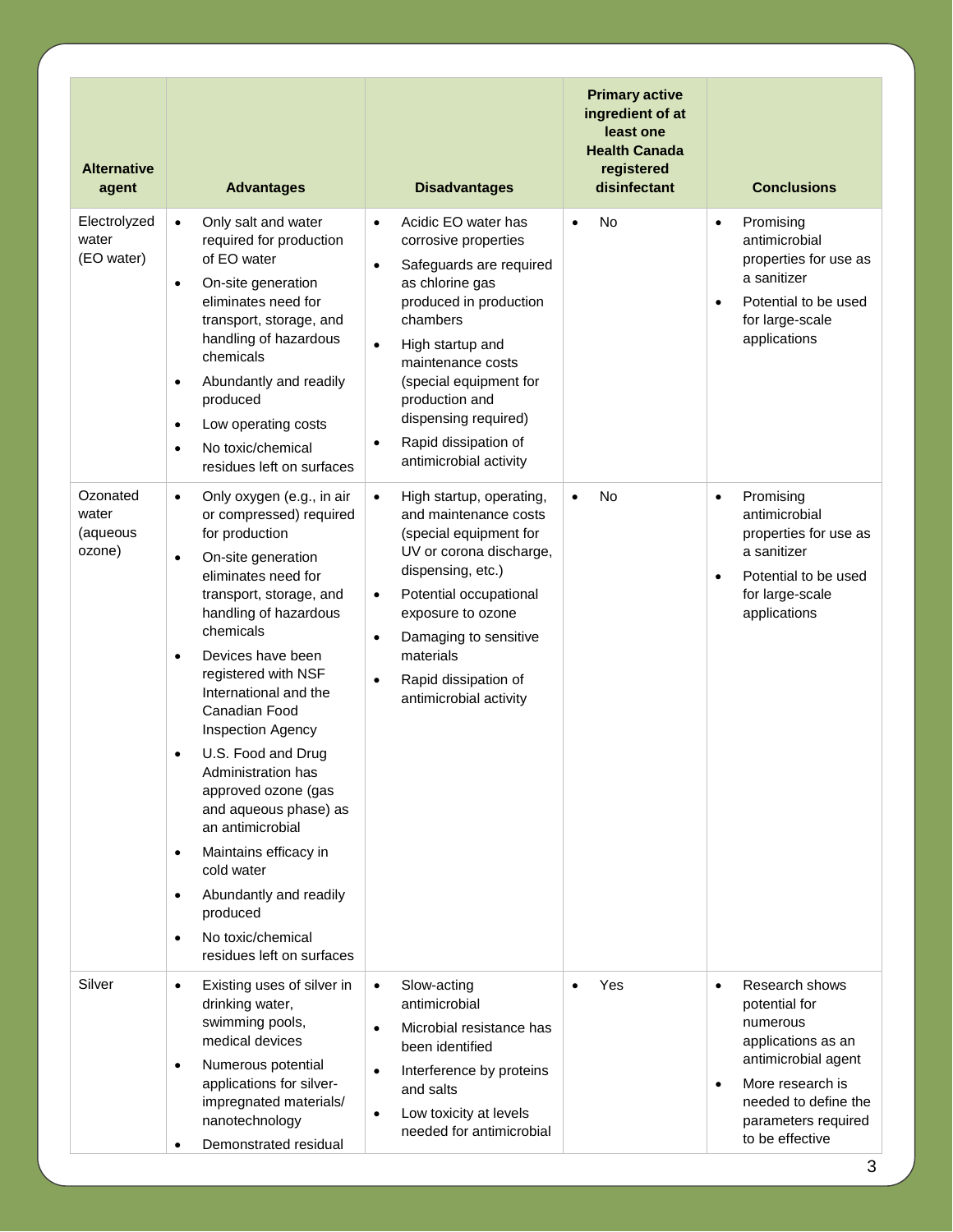| <b>Alternative</b><br>agent                                                                        | <b>Advantages</b>                                                                                                                                                                                                                                                                                  | <b>Disadvantages</b>                                                                                                                                                                                                                                                                                                                | <b>Primary active</b><br>ingredient of at<br>least one<br><b>Health Canada</b><br>registered<br>disinfectant | <b>Conclusions</b>                                                                                                                                                                                                                                                                                            |
|----------------------------------------------------------------------------------------------------|----------------------------------------------------------------------------------------------------------------------------------------------------------------------------------------------------------------------------------------------------------------------------------------------------|-------------------------------------------------------------------------------------------------------------------------------------------------------------------------------------------------------------------------------------------------------------------------------------------------------------------------------------|--------------------------------------------------------------------------------------------------------------|---------------------------------------------------------------------------------------------------------------------------------------------------------------------------------------------------------------------------------------------------------------------------------------------------------------|
|                                                                                                    | antimicrobial activity                                                                                                                                                                                                                                                                             | activity<br>Loses antimicrobial<br>$\bullet$<br>properties once all silver<br>jons have been released                                                                                                                                                                                                                               |                                                                                                              | Applications may be<br>$\bullet$<br>limited to residual<br>antimicrobial activity<br>(i.e., non-immediate<br>uses)                                                                                                                                                                                            |
| Vinegar<br>(acetic acid)<br>Lemon juice<br>(citric acid)<br>Baking soda<br>(sodium<br>bicarbonate) | Natural product<br>$\bullet$<br>Readily available and<br>$\bullet$<br>abundant<br>Low toxicity<br>$\bullet$                                                                                                                                                                                        | Limited antimicrobial<br>$\bullet$<br>efficacy and narrow in<br>spectrum<br>May damage the<br>$\bullet$<br>organoleptic properties<br>of produce<br>May be corrosive or<br>irritating<br>Has pungent and<br>$\bullet$<br>unwanted odours<br>Mixing acids with bleach<br>$\bullet$<br>can cause the<br>production of chlorine<br>gas | Acetic acid: No<br>$\bullet$<br>Citric acid: Yes<br>$\bullet$<br>Sodium<br>$\bullet$<br>bicarbonate:<br>No   | Applications are<br>$\bullet$<br>limited by poor<br>antimicrobial efficacy<br>and aesthetic<br>considerations<br>Potential to be used<br>$\bullet$<br>in formulations of<br>disinfectants<br>Unlikely to be used<br>$\bullet$<br>for commercial<br>applications, but<br>may have uses in<br>domestic settings |
| Microfibre                                                                                         | Readily available<br>$\bullet$<br>More effective at<br>$\bullet$<br>cleaning than cotton<br>fabrics<br>Lighter material - can<br>$\bullet$<br>promote productivity and<br>reduce occupational<br>injury<br>May minimize the use of<br>$\bullet$<br>chemicals<br>Can be cost effective<br>$\bullet$ | Lacks active<br>$\bullet$<br>antimicrobial properties<br>- may become a source<br>of contamination for<br>subsequently cleaned<br>surfaces<br>Damaged by heat,<br>$\bullet$<br>chlorine-based<br>disinfectants, and fabric<br>softeners<br>More expensive than<br>$\bullet$<br>cotton                                               | No<br>$\bullet$                                                                                              | Promising efficacy<br>$\bullet$<br>for cleaning, but not<br>as an antimicrobial                                                                                                                                                                                                                               |

### **Tea Tree Oil**

This essential oil, extracted from the leaves of *Melaleuca alternifolia*, is widely used as an alternative antimicrobial agent and international standards for the composition of tea tree oil (TTO) have been developed (e.g., ISO 4730). $^3$  It is often used as a topical anti-inflammatory agent and to treat skin infections such as acne, ringworm, scabies, and athlete's foot. 4,5

The hydrophobic properties of TTO are hypothesized to impair cell membrane integrity. Supporting studies

have revealed the effects of TTO on bacterial and fungal cells, demonstrating the leakage of intracellular components, inhibition of cellular respiration, and an increase in susceptibility to sodium chloride.<sup>4,6,7</sup> Available research has suggested the potential for antiviral and antiprotozoal activity, but studies have been limited in scope.<sup>4</sup> Terpinen-4-ol has been noted as the primary antimicrobial agent in TTO, but several other components are also microbicidal or facilitate antimicrobial activity. 4,6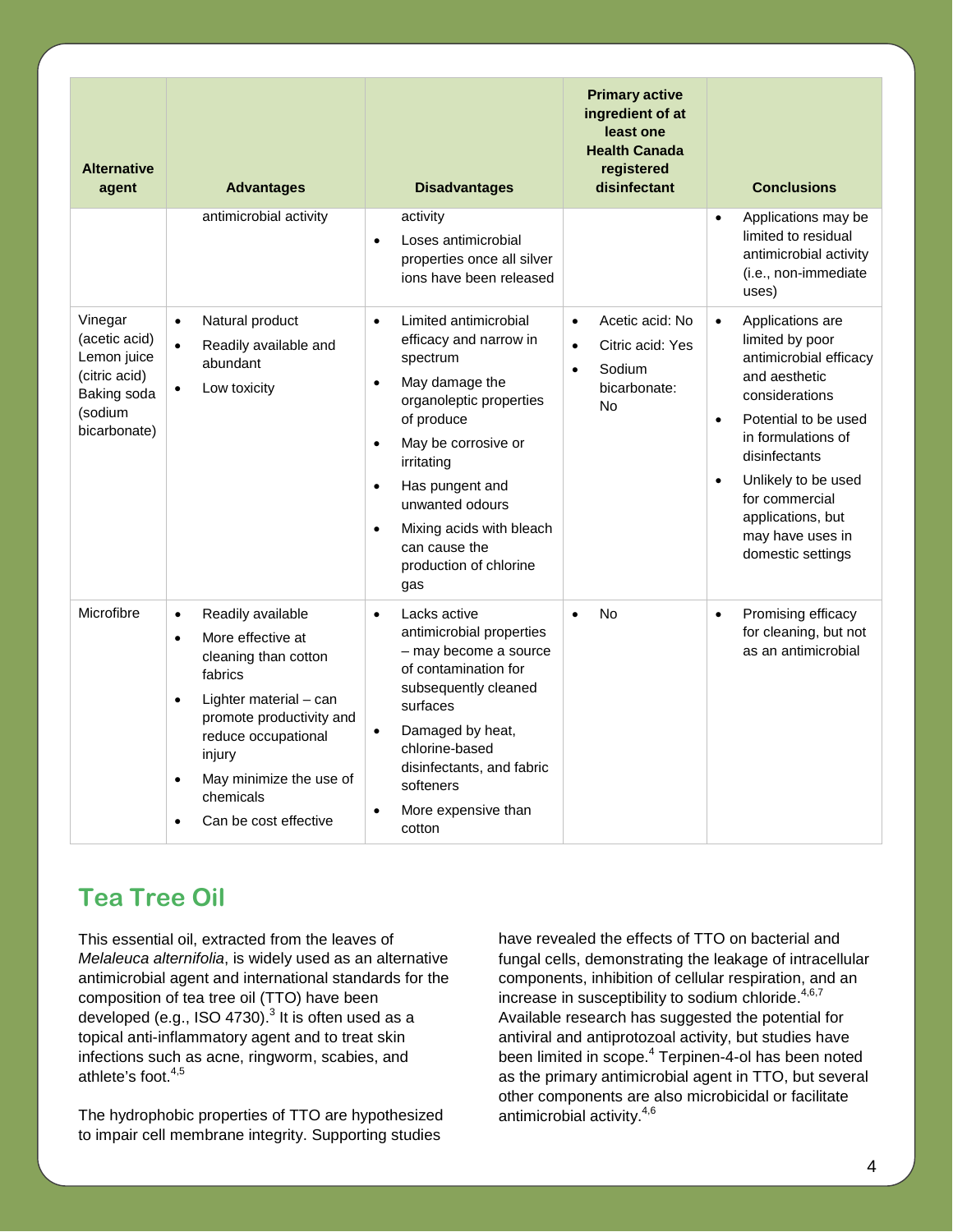#### **Antimicrobial efficacy**

Researchers have used European Standards for evaluating the use of TTO as a sanitizer for food areas (EN 1276) and as an antiseptic agent for hand washing (EN 12054). $8$  The minimum standard is a 5 log reduction in 5 minutes for use as a sanitizer and a 2.52 log reduction in 1 minute for use as a hand washing agent. Test suspensions of *Staphylococcus aureus*, *Escherichia coli*, and *Pseudomonas aeruginosa* were treated with 1% to 10% (v/v) TTO and log reductions were recorded after 1 minute and 5 minutes of treatment.<sup>8</sup> Treatment with 5% TTO resulted in a 5 log reduction of *E. coli* in 1 minute and a 4 log reduction of *P. aeruginosa* in 5 minutes. Treatment with 8% TTO resulted in a 5 log reduction of *P. aeruginosa* in 1 minute. Log reductions of *S. aureus* ranged from 0.19 (1% TTO, 1 minute) to 0.80 (10% TTO, 1 min) and did not significantly differ with varying concentrations of TTO or contact time.<sup>8</sup> As an antiseptic hand wash agent, 2.75% TTO resulted in the reduction of *E. coli* and *P. aeruginosa* by 4 logs and 2 logs, respectively, in 1 minute; the same treatment resulted in a log reduction of <0.5 for *S. aureus.*<sup>8</sup> Other studies have determined minimum inhibitory concentrations for *E. coli* and *S. aureus* to be 0.25% and 0.50% (v/v), respectively. $^9$ 

#### **Potential use for disinfection: applicability and pertinent issues**

Ingestion of undiluted TTO may induce temporary neurological effects in children and adults. Symptoms include confusion, inability to walk, disorientation, ataxia, unconsciousness, and coma.<sup>5,10</sup> Allergic skin reactions, systemic reactions, and irritation are also associated with dermal exposure to TTO. The  $LD_{50}$  of tea tree oil is estimated to be 1.9-2.6 mL/kg in rats and when used undiluted has been determined to be unsafe by scientific committees of the European Commission; it can be irritating to the skin at concentrations as low as 5% ( $v/v$ ).<sup>11</sup> Therefore, uses of TTO on food contact surfaces and in settings with sensitive individuals may be limited by its oral and dermal toxicity to humans.

There also exists preliminary evidence that indicate the potential for TTO as an endocrine disruptor, altering the signalling of sex hormones that affect human development.<sup>12</sup> In particular, one clinical report has suggested that pre-pubertal gynecomastia, the abnormal growth of breast tissue in preadolescent males, may be related to the repeated use of personal

products containing lavender oil and/or lavender oil combined with TTO (both are essential oils).<sup>13,14</sup> Investigations through mammalian cell culture studies have revealed that TTO has slight "estrogenic and antiandrogenic activities".<sup>12,13,15</sup> However, another study emphasizes the need to consider bioavailability when conducting human health risk assessments and that the aforementioned *in vitro* results are unlikely to represent *in vivo* human health risks. 15 Results from this study supported the *in vitro* estrogenic and antiandrogenic effects of TTO, but also illustrated that TTO components, known to penetrate the skin, do not induce measurable effects.<sup>15</sup> From this, the report suggests that further human health risk assessments regarding TTO should characterize TTO components and their bioavailability, in conjunction with observations for possible estrogenic and/or antiandrogenic properties. Furthermore, threshold levels of TTO required to induce these effects have yet to be characterized. More evidence is required in order to evaluate these potential health effects and their significance, if any, to the population and to public health.

## **Thyme Oil**

Thymol and carvacrol are the main components in thyme oil that are believed to exhibit the most antimicrobial activity.<sup>16</sup> They have been demonstrated to cause an increase in permeability of the cell membranes of bacteria, a reduction in the proton motive force, and an associated decrease in intracellular levels of adenosine triphosphate (ATP, a high-energy molecule responsible for providing energy to drive reactions in the cell). $17,18$  Although there is insufficient evidence to support its effectiveness for health benefits, thyme oil has been taken orally to treat sore throat, cough, bronchitis and inflammatory conditions of the gastrointestinal tract. <sup>19</sup> As a topical agent, it can be used as an anti-inflammatory mouthwash and for treatment of ear infections. Thyme oil is also a food additive and, in the United States, is Generally Recognized as Safe (GRAS) for ingestion (21 *CFR* 182.10). 20

#### **Antimicrobial efficacy**

At concentrations of 0.1 to 0.6% (v/v), thyme oil is shown to inhibit the growth against microorganisms, such as *Campylobacter jejuni, E. coli* O157:H7, *Listeria monocytogenes, Salmonella spp.*, *S. aureus*, and *Candida albicans*; however, much higher concentrations (e.g., 2 to 10%) are needed to be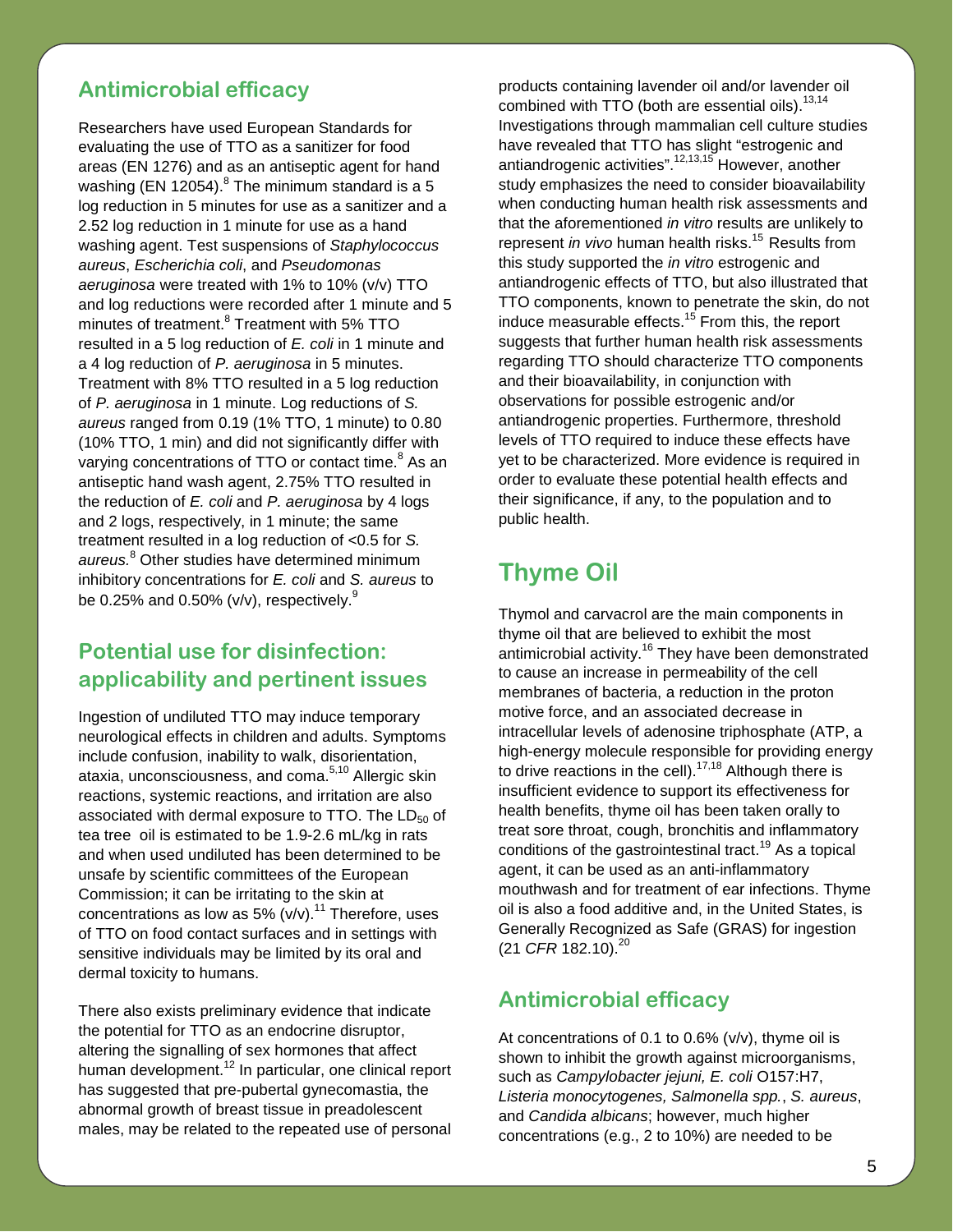bacteriostatic against *P. aeruginosa*. 16,21-23 When compared to tea tree oil, thyme oil has been shown to have a lower minimal inhibitory concentration (MIC) to a variety of microorganisms.<sup>22,23</sup> A 5 log reduction in *E. coli* was observed within 5 minutes of exposure to 0.31% thyme oil whereas the same reduction in *S.*  aureus took 15 minutes with 2.5% thyme oil.<sup>23</sup> Populations of *P. aeruginosa* did not achieve this reduction even after 24 hours of exposure to >10% thyme oil.

#### **Potential use for disinfection: applicability and pertinent issues**

Thyme oil is natural, environmentally friendly, and has been used as a primary active ingredient in several disinfectant products registered with Health Canada. Classified as a *Minimum Risk Pesticide*, it has low oral and dermal toxicity, allowing it to be exempt from some sections of the U.S. *Federal Insecticide, Fungicide, and Rodenticide Act* and pesticide registration requirements.<sup>24</sup> Also, some thymol-based registered disinfectant products do not require a rinsing or wiping step for disinfecting surfaces and can be safely used undiluted.<sup>25</sup> However, thymol is listed as a sensitizer and asthmagen by the Association of Occupational and Environmental Clinics (AOEC).<sup>26</sup> Furthermore, the long contact times for required disinfection (e.g., 10 minutes) may inhibit its use for large-scale applications.

### **Electrolyzed Water (Electrolyzed Oxidizing Water)**

Although the mechanism has not been fully described, this method of disinfection has been hypothesized to rely on the chlorine-based disinfection properties of hypochlorous acid (free chlorine) produced by the electrolysis of a salt (sodium chloride) solution. $27 \ln$ addition, studies have shown that electrolyzed oxidizing water (EO water) is more effective at inactivating microbes than chlorine solutions with similar free chlorine concentrations, suggesting that oxidation reduction potential (ORP) and low pH, in addition to free chlorine, may be synergistic to the antimicrobial activity of EO water.<sup>28</sup> Typically, acidic EO water has a free chlorine level of 10 to 90 ppm, ORP of 1100 mV, and a pH of 2 to  $3.27,29$  Neutral (pH 6 to 8) and alkaline (pH 10 to 13) forms of EO water can also be produced by increasing the concentration of hypochlorite ions (OCI); this may be done to reduce its corrosiveness.<sup>27</sup>

#### **Antimicrobial efficacy**

EO water has been tested for efficacy of use in numerous applications, such as washing produce, decontamination of egg shells (>6 log reduction in *Salmonella enteritidis* in 1 minute), and decontamination of hides of cattle (3.5 log reduction in aerobic plate count, 4.3 log reduction in *Enterobacteriaceae* count, 47% reduction in number of hides testing positive for *E. coli* O157:H7).<sup>30-32</sup> EO water has been shown to be effective at inactivating a variety of microorganisms of public health significance. Suspensions of *E. coli* O157:H7, *S. enteritidis*, *P. aeruginosa*, *C. jejuni*, *S. aureus*, *L. monocytogenes* have shown to be inactivated by approximately 7 logs in 1 minute or less after treatment with EO water.<sup>28,33,34</sup> The efficacy of EO water on food contact surfaces, produce, poultry, fish, and pork have also been reviewed. $29$  Summary of the findings indicate test organisms were reduced by log reductions of 2.0-6.0 for hard surfaces/utensils, 1.0- 3.5 for vegetables/fruits, 0.8-3.0 for chicken carcasses, 1.0-1.8 for pork, and 0.4-2.8 for fish. $^{29}$ These reductions represented treatments with contact times ranging from less than 1 minute to 20 minutes, in some cases.<sup>29</sup> Furthermore, washings obtained from inoculated stainless steel and glass surfaces, after treatment with EO water, have been found to contain <1 log CFU/mL of test organisms, illustrating the potential for EO water to reduce cross contamination from the processing water.<sup>35</sup>

#### **Potential use for disinfection: applicability and pertinent issues**

Besides the antimicrobial efficacy of EO water, the low operating costs from the availability of salt and water make EO water a promising alternative disinfectant. However, there is a high initial cost for installing special equipment to produce and dispense EO water. As no residue or noxious gas remains after application of EO water, the agent is noted to be environmentally and worker friendly. $32$  Also, on-site generation of EO water eliminates the need for special transportation, handling, or storage of hazardous chemicals.<sup>29</sup> However, rapid dissipation of antimicrobial activity may prevent EO water solutions from being stored in an open environment for extended periods. Corrosion of certain metals (e.g., carbon steel, copper) has also been noted in certain studies; this can be minimized by using neutral EO water.<sup>36</sup> Furthermore, chlorine gas may be generated in the anode chamber during production of EO water and the appropriate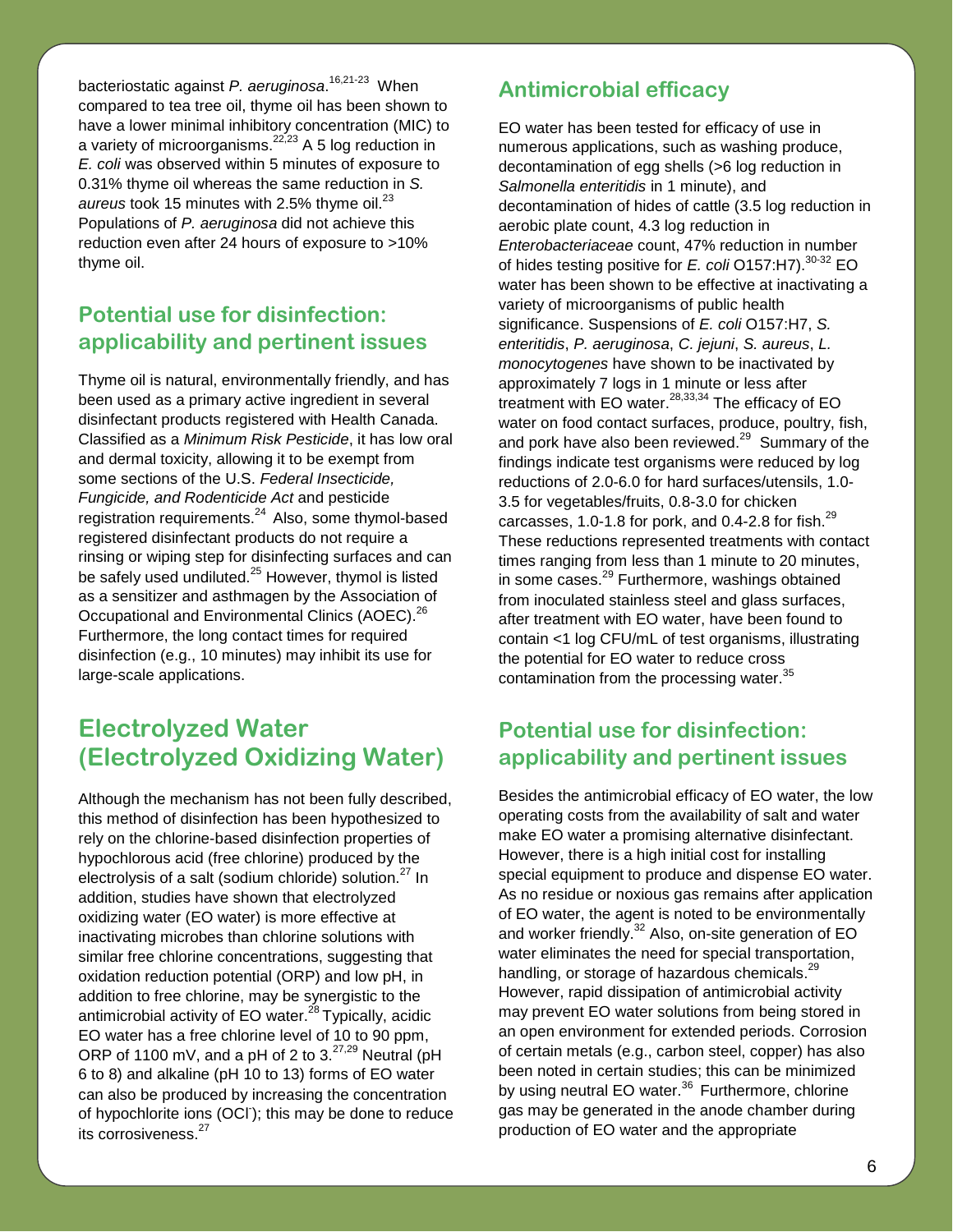safeguards and response measures must be present should leakage occur. $27$  The toxicity of EO water has also been noted as lower than that of conventional disinfectants and no adverse oral or digestive health effects were observed in mice given EO water as drinking water.<sup>32,37</sup>

Similar to chlorine-based sanitizing treatments, microbial reduction may vary depending on the susceptibility of test organisms, contact time, treatment methodology, presence of organic residues/debris, and the surface/texture of the area being sanitized. The presence of organic residues, uneven textures, and porous surfaces has been demonstrated to impair the antimicrobial efficacy of EO water. 38,39 Studies have also shown inactivation of microbes to be dependent on temperature of EO water, for example, EO water at 45°C favours microbial inactivation when compared to EO water at  $23^{\circ}$ C. $33^{\circ}$ 

#### **Ozonated Water (Aqueous Ozone)**

Ozone  $(O_3)$ , a gaseous oxidizing agent with antimicrobial properties, can be generated on-site and dissolved into water to create an ozone enriched water solution. Potential uses of ozonated water include washing and extending the shelf life of produce, decontaminating and lowering the chemical oxygen demand of processing waters, sanitation of hard surfaces, and decontamination of cattle hides.<sup>31,40-43</sup> However, ozone is highly unstable and has limited solubility in water.<sup>42</sup> Therefore, the antimicrobial activity of ozonated water dissipates rapidly and may limit its applications for nonimmediate uses.

In 2001, the U.S. Food and Drug Administration approved ozone to be used as an "antimicrobial agent" and in the "treatment, storage, and processing of foods" as outlined in the U.S. *Code of Federal Regulations* (21 *CFR* 173.368). <sup>44</sup> NSF international has registered devices deemed "acceptable for use as an ozone generating device providing sanitation and disinfection to hard, inanimate, pre-cleaned surfaces, in and around food processing areas."<sup>45</sup> Furthermore, the Canadian Food Inspection Agency (CFIA) has deemed several devices that produce ozonated water for sanitizing hard surfaces as acceptable for use in establishments under their regulatory authority (i.e., a federally registered food processor). Such devices are listed in the searchable database, *[Reference Listing of](http://active.inspection.gc.ca/scripts/fssa/reference/refsearec.asp?lang=e&c=1)* 

*[Accepted Construction Materials, Packaging Materials and](http://active.inspection.gc.ca/scripts/fssa/reference/refsearec.asp?lang=e&c=1)  [Non-Food Chemical Products](http://active.inspection.gc.ca/scripts/fssa/reference/refsearec.asp?lang=e&c=1)* . 46

#### **Antimicrobial efficacy**

Lettuce dipped in ozonated water (4 ppm  $O_3$ , 20 $^{\circ}$ C) for 2 minutes had significant reductions in *Enterobacteriaceae* (1.3 log CFU/g) as well as psychrotrophic (1.5 log CFU/g) and mesophilic bacteria (1.7 log CFU/g).<sup>43</sup> These results were comparable to treatment with 100 ppm chlorine in the same conditions and researchers have suggested that ozonated water may be a potential alternative to chlorine dippings.<sup>43</sup> Use of ozonated water in place of chlorine in produce processing may avoid the formation of undesirable chlorine disinfection byproducts (e.g., trihalomethanes). When used to decontaminate cattle hides, ozonated water was able to achieve a 2.1 log reduction in aerobic plate count, 3.4 log reduction in *Enterobacteriaceae* count, and 58% reduction in number of hides testing positive for *E. coli* O157:H7.<sup>31</sup>

Researchers have also used European Standards EN 1040 and EN 1275 to determine the bactericidal and fungicidal efficacy of ozonated water.<sup>47</sup> Test suspensions of *S. aureus*, *E. coli*, *P. aeruginosa,* and *Enterococcus hirae* were inactivated (>5 log reduction) in 30 seconds when treated with ozonated water with a concentration of 3 ppm  $O<sub>3</sub>$ ; test suspensions of *C. albicans* were inactivated (>4 log reduction) under similar treatment conditions.<sup>47</sup> No reduction in the number of viable spores of *Aspergillus brasiliensis* was observed, even after treatment with ozonated water (1.5 to 3 ppm  $O_3$ ) for 30 minutes. Furthermore, a reduction in approximately half of the ozone concentration (e.g., 3.0 ppm to 1.5 ppm) was observed after 30 minutes of storage. Lower concentrations of ozone (e.g.,  $0.15$  to  $0.20$  ppm  $O_3$ ) in water can achieve comparable log reductions but contact time of 1-5 minutes is required.<sup>48</sup>

#### **Potential use for disinfection: applicability and pertinent issues**

Ozonated water has strong non-selective antimicrobial properties, leaves no chemical residues, can be used with cold water, and can be produced on demand. Furthermore, on-site generation of ozonated water avoids the need for special transportation, handling, and storage of hazardous chemicals. However, in order to produce ozonated water, high energy UV radiation (e.g., 188 nm wavelength) or electrical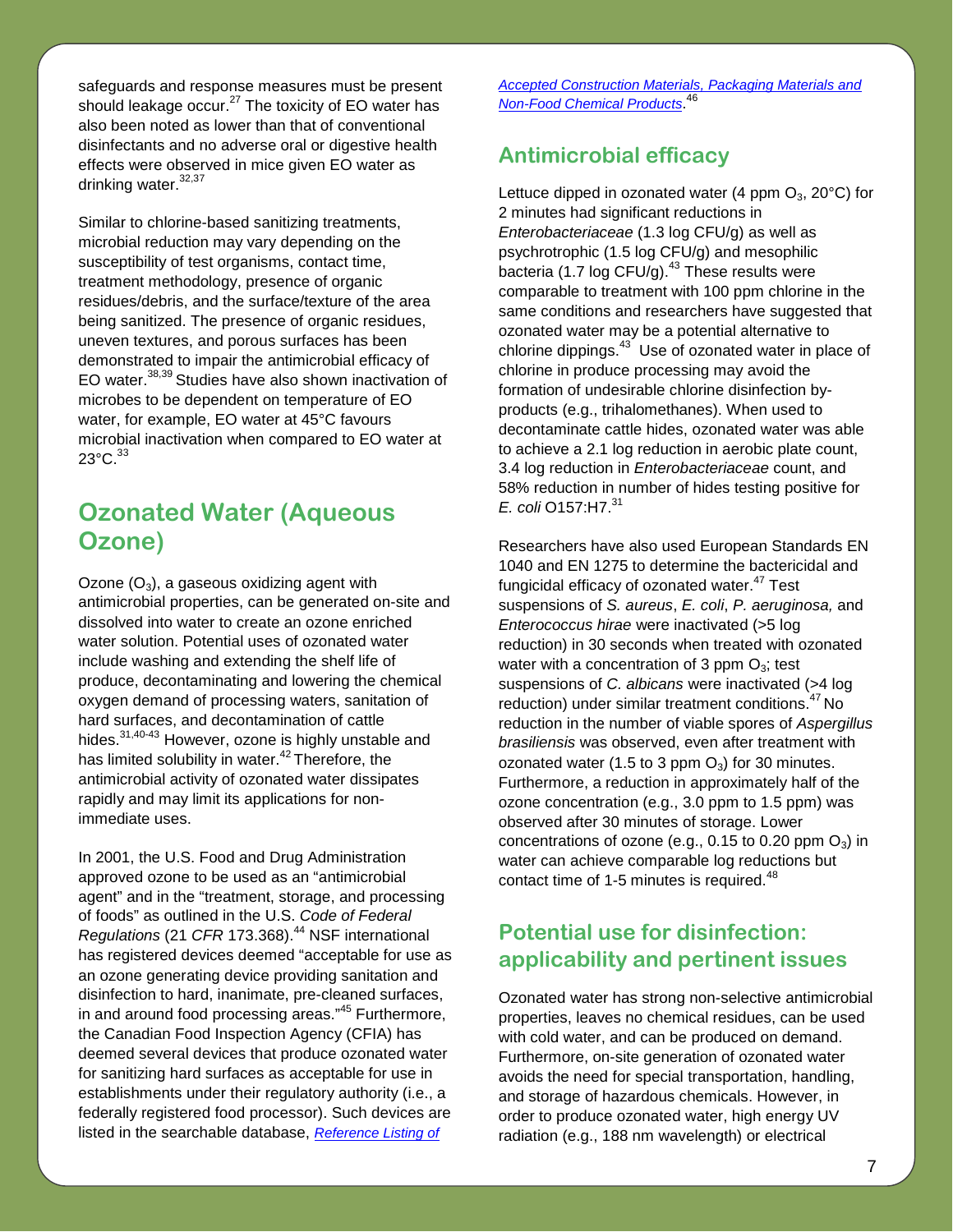discharges (e.g., corona discharge) are required to convert oxygen in the air (or pure oxygen) into ozone gas.<sup>42</sup> These processes require special equipment and substantial amounts of electrical energy to operate, leading to high initial and operating costs for large-scale commercial applications.

Limited information exists on the toxicity of ozonated water, but studies have shown no significant adverse effects on human oral epithelial cells after acute exposure. <sup>49</sup> Other potential limitations for its use include damage to sensitive materials (e.g., rubber gaskets) and occupational safety associated with exposure to ozone gas.<sup>42,49</sup>

#### **Silver**

Studies have shown that the likely modes of microbial inactivation by silver is through interference with cellular respiration and transport, interactions with DNA, disruption of proteins, and destruction of the cell membrane. <sup>50</sup> Contrary to many disinfectants, potential applications of silver are commonly associated with slow release of silver from silver-impregnated materials and residual antimicrobial effects. 51

Silver has been used for its antimicrobial properties in drinking water/cooling tower disinfection, swimming pools, and for medical uses. <sup>52</sup> Notably, Health Canada has issued a DIN for a silver dihydrogen citrate-based disinfectant (silver dihydrogen citrate 0.003% and citric acid 4.846%) for use as a hard surface disinfectant with demonstrated residual activity.<sup>53</sup>

#### **Antimicrobial efficacy**

Antimicrobial efficacy of silver-impregnated packaging liners on spoilage organisms from meats and melons has also been evaluated.<sup>54,55</sup> For meat liners, an average difference of 1 log CFU/g was observed between silver-impregnated pads and control pads. For melon liners, an average difference of 3 log CFU/g was observed between silver-impregnated pads and control pads. As silver has an affinity for proteins and salts, meat exudates likely interfere with the antimicrobial activity of silver to a greater extent than melon juices.<sup>55</sup>

Several silver-impregnated wound dressings have also been evaluated for bactericidal efficacy. 56 Notably, antimicrobial activity may depend on release rate of silver from the impregnated material, as well as the matrix type. For example, it has been

demonstrated that a 24-hour silver release rate of approximately 93 ppm can result in >3.46 log 56 reduction (30 min contact time) in *S. aureus*. However, with a dressing of a different matrix type, no log reduction was observed (30 min contact time) even though the dressing had a higher 24-hour silver release rate of 318 ppm.

In one study, stainless steel coupons and cups were coated with a silver-zinc zeolite (2.5% w/w silver and 14% zinc), then inoculated with test organisms (e.g., *S. aureus*, *E. coli*, *P. aeruginosa*, and *L. monocytogenes*) to evaluate bactericidal activity by recovery of organisms at different time intervals (e.g., 0h, 4h, 24h). Microbial reduction of up to 5 logs was observed in 24 hours, when compared to untreated controls.<sup>57</sup> Microbial reductions observed at 4h diminished after 5 washings with a towel, but reductions at 24h remained >90% after 11 washings.<sup>57</sup> A similar study using the same silver-zinc zeolite coatings showed that the numbers of vegetative cells of *B. cereus* were reduced by 3 logs after 24h, but spores were not inactivated even after 48 hours.<sup>58</sup>

Furthermore, an alcohol-based (79%) disinfectant spray with silver iodide (0.005%) was tested for residual bactericidal activity. When compared to untreated controls, populations of *P. aeruginosa* and *S. aureus* were reduced by >3 logs in 2 hours and by >4 logs in 8 hours; a chlorine based disinfectant showed similar residual activity, but only with *S. aureus*. <sup>59</sup> Multiple rinses, abrasion, and recontamination did not affect residual activity.

#### **Potential use for disinfection: applicability and pertinent issues**

Accumulation of silver in the body may lead to side effects including: impaired absorption of medicine, neurological problems, kidney damage, headache, fatigue, and skin irritation.<sup>60</sup> However, the levels of silver in silver-based antimicrobial products have not been documented to cause adverse effects in humans and are unlikely to cause the side effects associated with chronic ingestion of high levels of colloid silver products, which may lead to argyria (an irreversible condition which manifests as blue discolouration of the skin and/or eyes).<sup>60-62</sup> Silver has no known function in the body and health claims associated with the use of colloid silver products have yet to be substantiated.<sup>60</sup> For a discussion on nanosilver technologies, please see the NCCEH contracted review by Green and Ndegwa (2011) titled: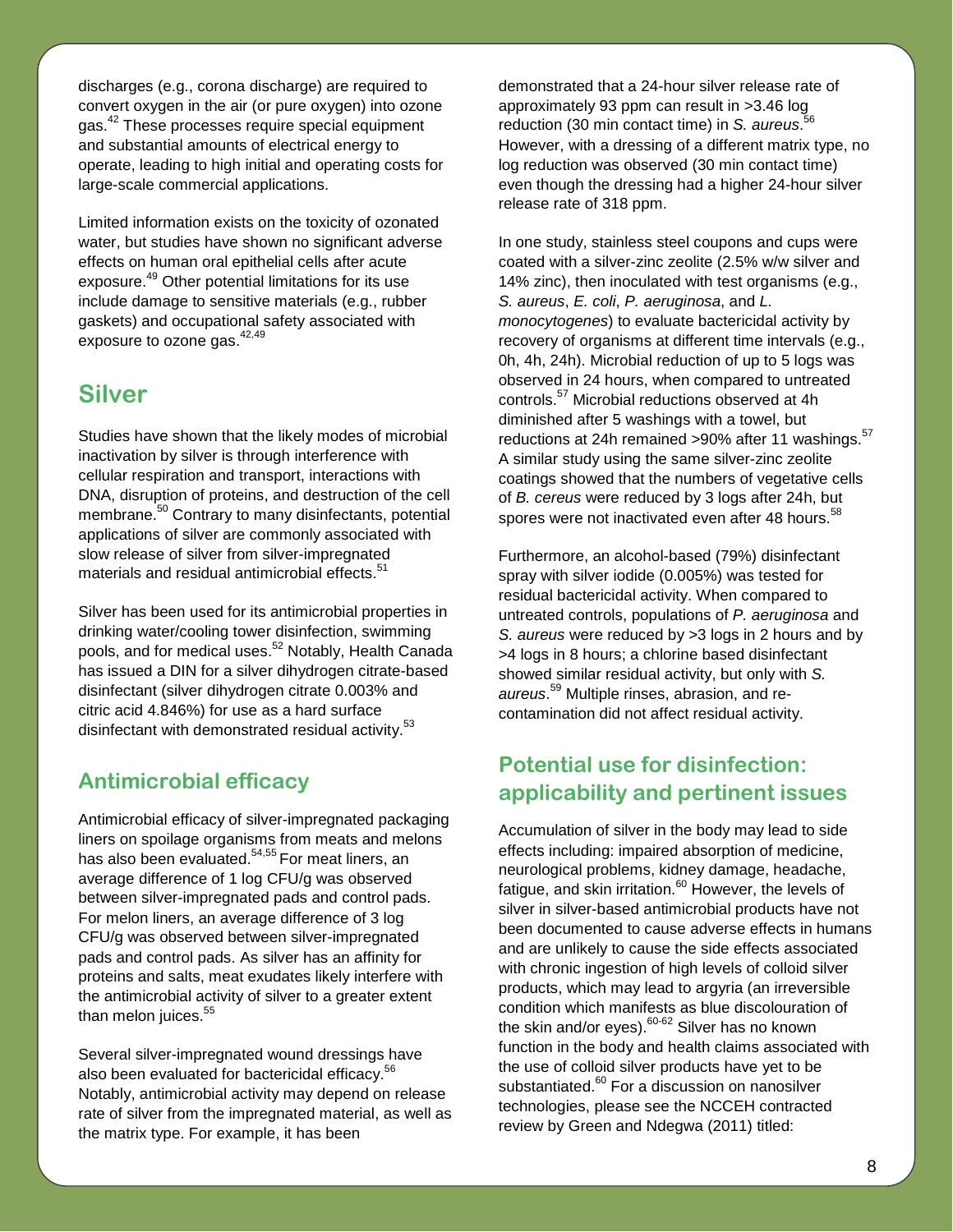*[Nanotechnology: A Review of Exposure, Health Risks, and](http://www.ncceh.ca/en/practice_policy/ncceh_reviews/nanotechnology_review)  [Recent Regulatory Developments](http://www.ncceh.ca/en/practice_policy/ncceh_reviews/nanotechnology_review)*. 63

The World Health Organization (WHO) has suggested that the NOAEL of silver in drinking water to be 10 g consumed over a lifetime (i.e., daily ingestion of 2 L of water containing 0.2 mg/L silver for 70 years). <sup>64</sup> Importantly, the levels of silver in natural waters and drinking water have been noted to be thousands, if not millions, of times lower than the NOAEL (e.g., 5 μg/L).<sup>64</sup>

Other issues noted with the use of silver as an antimicrobial include: the emergence of silverresistant microbes (e.g., cellular efflux pumps), interference from proteins and salts, current lack of standardization for efficacy testing, and loss of antimicrobial properties once all active silver is released from impregnated materials.<sup>52,65-67</sup> Also, the slow-acting antimicrobial activity of silver limits its use for immediate disinfection of hard surfaces. Nevertheless, the residual antimicrobial activity of silver may allow for potential applications in formulations of disinfectants or to reduce the harbourage of microbes on surfaces and subsequent transfer of microbes from one surface to another.

### **Vinegar (acetic acid), Lemon Juice (citric acid), and Baking Soda (sodium bicarbonate)**

The antimicrobial properties of vinegar and lemon juice are commonly associated with their acetic acid and citric acid content, respectively.<sup>68</sup> These organic acids are hypothesized to cross the cell membrane of bacteria where the release in protons  $(H<sup>+</sup>)$  causes the cells to die.<sup>69</sup> As the growth of many pathogenic organisms are inhibited in conditions where the pH is <4.6, these organic acids, with a pH 2 to 3, are commonly added to foods as a preservative. 69

Baking soda has been used to formulate toothpaste, cosmetic products, and is known for its acidneutralizing properties, but limited peer-reviewed evidence exists for its antimicrobial activity on hard surfaces.<sup>70</sup> It has been reported to be virucidal and inhibit the growth of several fungi, but its mechanism of action is unclear.<sup>71,72</sup> Baking soda has also been shown to enhance the effectiveness of other agents for controlling mould growth on produce, but its antifungal spectrum may be limited.<sup>73-77</sup> In addition, because the pH of baking soda in a neutral solution equilibrates at a maximum near 8.34, its pH alone is

likely insufficient to inhibit the growth of many foodborne microorganisms, many of which can grow in conditions with up to pH 9 to 10. $^{70,78}$  However, at least one study has suggested its chemical properties (e.g., alkaline pH, mild abrasive) can be effective for cleaning kitchen surfaces.<sup>79</sup>

#### **Antimicrobial efficacy**

Numerous studies have demonstrated the antimicrobial efficacy of acetic acid (AA), citric acid (CA), and sodium bicarbonate (SB) using suspensions of bacteria, recovery from treated hard surfaces, rinsing meat, and washing produce (summarized in Appendix A).<sup>68,80-92</sup> However, it is difficult to compare results between studies as there are no standardized experimental parameters used to test efficacy. Notably, efficacy demonstrated in suspensions are drastically different from efficacy demonstrated on produce (i.e., in the absence or presence of organic matter).

Results from studies suggest that vinegar (acetic acid) exhibits the most antimicrobial efficacy, followed by lemon juice (citric acid) and baking soda (sodium bicarbonate).<sup>68,90</sup> Typically, Gram-negative bacteria, such as *Shigella sonnei*, *Salmonella spp.*, *E. coli*, *P. aeruginosa*, and *Yersinia enterocolitia* are more susceptible to organic acids (e.g., acetic acid, citric acid) than Gram-positive bacteria, such as *S. aureus* and *L. monocytogenes*. The highly cross-linked cell walls of Gram-positive bacteria are believed to impair the diffusion of the organic acids into the cell, preventing antimicrobial action. 68,69,83 Baking soda is generally ineffective against *E. coli, P. aeruginosa*, *S. aureus*, and *Salmonella spp.*, but had notable virucidal activity against feline calicivirus (norovirus surrogate).<sup>68,72,89</sup> The efficacy of AA, CA, and SB vary greatly (<1 log to >5 log reduction in test microbes; contact times ranged from 0.5 min to 15 min) depending on test organisms and test conditions. When used at higher temperatures, vinegar and lemon juice are observed to result in increased antimicrobial efficacy.<sup>68,91,93</sup> The difficulty in assessing antimicrobial efficacy and narrow antimicrobial spectrum of these alternative agents may limit their applications as hard surface disinfectants.

#### **Potential use for disinfection: applicability and pertinent issues**

Vinegar, lemon juice, and baking soda have the advantage of being readily available, environmentally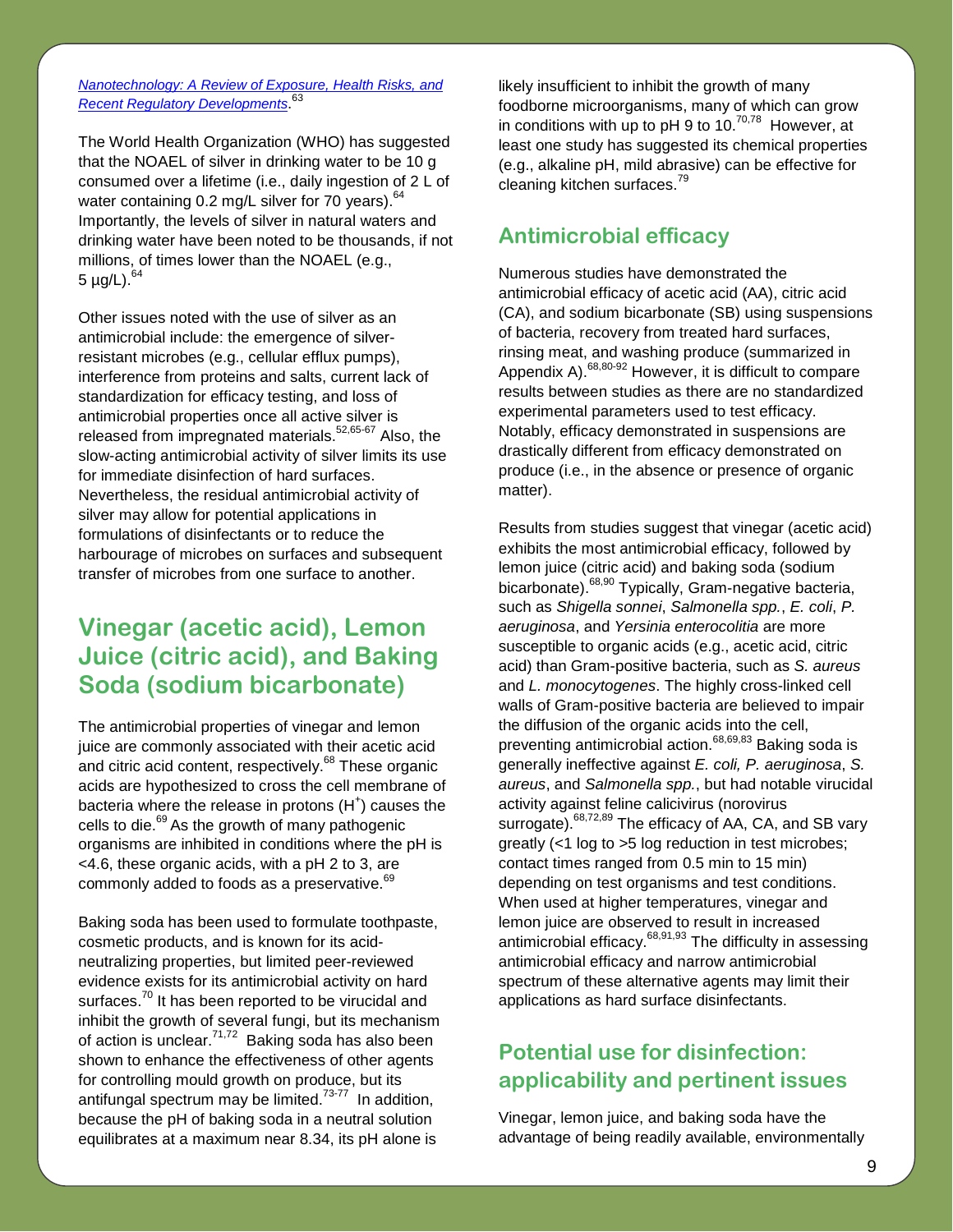friendly, low in toxicity, and natural. Although these agents are commonly used to eliminate odours, residual odour and taste on surfaces may be unwanted in applications where public or occupational exposure is undesirable, especially at concentrations that exhibit antimicrobial activity. Organoleptic properties of produce washed with AA or CA may also be adversely affected (e.g., wilting or souring).<sup>90</sup> Furthermore, like chlorine-based disinfectants, the efficacy of organic acids (AA and CA) is drastically reduced in the presence of organic matter. Potential safety concerns are also noted with the use of vinegar, lemon juice, and/or baking soda for sanitation purposes. For example, if chlorine-based disinfectants (e.g., bleach) are used simultaneously with vinegar and/or lemon juice to sanitize hard surfaces, there is potential for an increased risk of accidental mixing, which may result in the formation of chlorine gas. Designated containers (e.g., spray bottles or buckets) with proper labelling would be necessary, as with all chemical disinfectants, to indicate the contents and reduce the chance of mixing incompatible chemicals. The low pH of AA and CA can also make these agents a potential eye, nose, and respiratory tract irritant.

Overall, it is unlikely that vinegar, lemon juice or baking soda, by themselves, will become mainstream antimicrobial agents in commercial settings, but the notable efficacy of vinegar and lemon juice may have indications for their potential use as household antimicrobial agents or in formulations of disinfectants.

### **Microfibre Cloths**

Microfibres are extremely fine strands of fibres that are less than 1 denier (i.e., a single strand weighs ≤ 1 gram per 9,000 metres). Due to the unique structure of the fibres, micrometre diameters, and electrostatic properties, the fabrics made from microfibres have an ability to trap dust and microbes more effectively than conventional cotton cloths or mops; this is likely attributed to the high surface area and capillary effect of microfibre fabrics.<sup>94,95</sup> Depending on the weave and composition of the fibres, properties of water absorption, permeability, stain-resistance, and wrinkle-resistance can vary.

#### **Antimicrobial efficacy**

The fibres themselves have not been shown to be microbicidal, but have been shown to demonstrate considerable cleaning efficacy, by physical removal of

microbes and organic debris from surfaces. 95-97 For example, microfibre cloths (with water) have been documented to reduce *S. aureus*, *E. coli*, and *Clostridium difficile* spores on hard surfaces, by an average of 1 to 3 logs.<sup>97,98</sup> However, it is difficult to make general statements regarding efficacy due to the lack of standardized testing methods and manufacturing parameters for microfibre cloths. Even so, the application of microfiber cloths/fabrics for cleaning may help maximize the effectiveness of conventional antimicrobial products.

#### **Potential use for cleaning: applicability and pertinent issues**

Although microfibre cloths are more expensive than cotton cloths, the U.S. Environmental Protection Agency has a case study to demonstrate that the use of microfibre mops, in place of conventional mops in hospital cleaning programs, can be more economical by saving on labour, chemical, water, and electrical costs.<sup>99</sup> However, the cleaning efficacy of microfibre is reduced through damage that can be caused by high heat (e.g., process temperatures of industrial washing machines), some disinfectants (e.g., bleach), and fabric softeners.<sup>95,98,99</sup> In addition, studies have emphasized that the lack of antimicrobial properties allows for the potential for cross-contamination or recontamination of subsequently cleaned surfaces if used with water alone (i.e., transmission of diseases in institutional and food processing settings).  $88,96,100,101$ 

### **Evidence Gaps**

The emergence of new alternative antimicrobial agents and their use for disinfection requires further research and review. The current lack of standardized evaluation criteria makes it difficult to compare antimicrobial properties across different types of alternative agents. In particular, more research is required to better define the concentration, contact time, and stability required for these agents to induce antimicrobial effects, if any. In addition, defining the composition of alternative agents will help with comparison. If alternative agents are considered for use on food contact surfaces, the need for a final rinsing step must also be evaluated.

Further understanding of the antimicrobial mechanisms of alternative agents may help to define relevant properties for use as disinfectants. For example, how are they affected by organic residues or other chemicals? How can they be made or used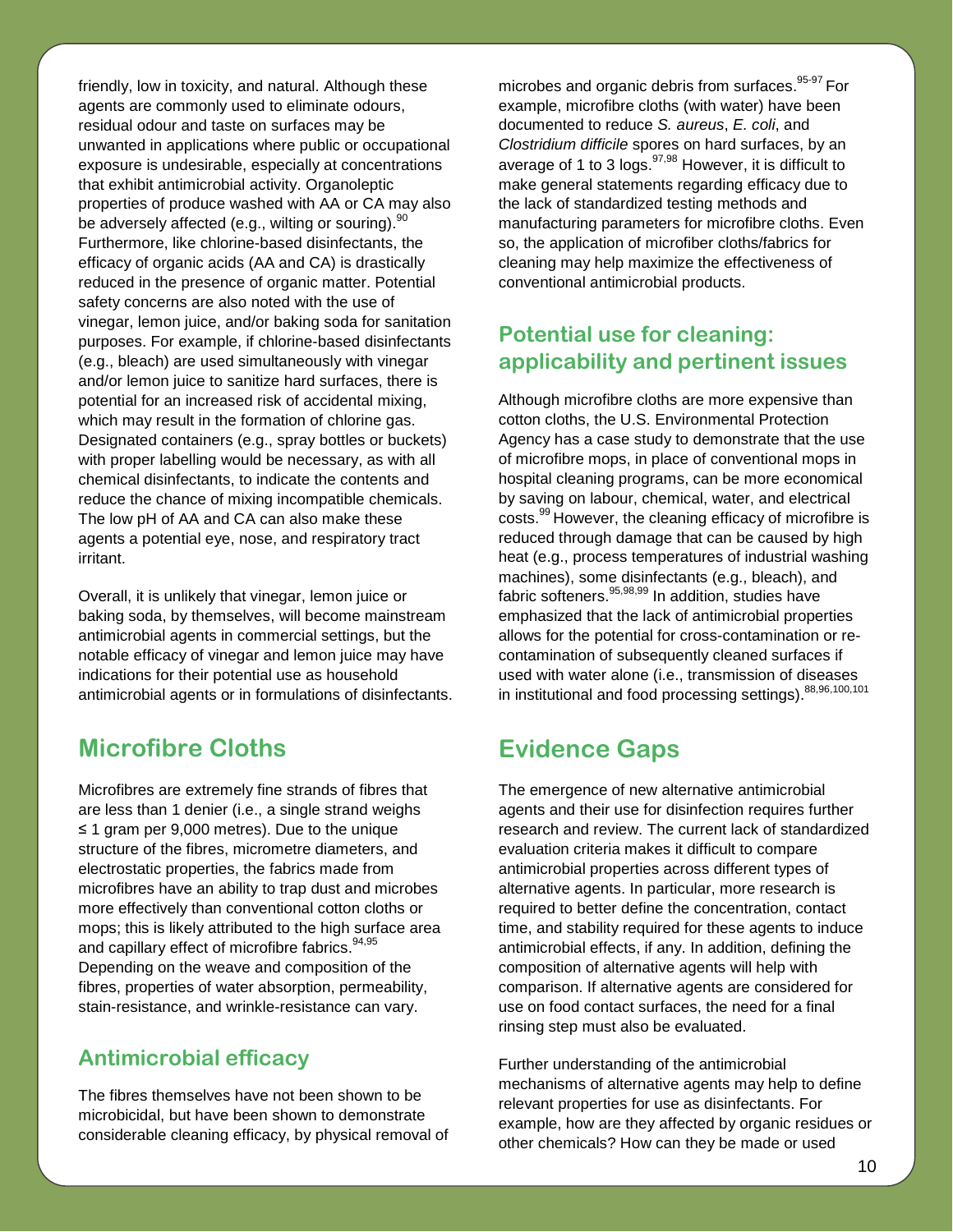more effectively? Do they possess potential or synergistic properties when combined with other disinfectants? Do they exhibit unique properties that are desirable (e.g., residual antimicrobial effects)? Further research to explore their potential uses in formulating novel disinfectants may help evaluate their role, if any, in manufacturing disinfectant products with desirable characteristics (e.g., lower toxicity, economical, environmentally friendly).

#### **References**

- 1. Barker J, Naeeni M, Bloomfield SF. The effects of cleaning and disinfection in reducing Salmonella contamination in a laboratory model kitchen. J Appl Microbiol. 2003;95(6):1351-60.
- 2. Health Canada. Drug product database. Ottawa, ON: Health Canada; 2010 [cited 2011 Jun 20]; Available from: [http://www.hc-sc.gc.ca/dhp](http://www.hc-sc.gc.ca/dhp-mps/prodpharma/databasdon/index-eng.php)[mps/prodpharma/databasdon/index-eng.php.](http://www.hc-sc.gc.ca/dhp-mps/prodpharma/databasdon/index-eng.php)
- 3. International Standards Organization. ISO 4730:2004. Oil of Melaleuca, terpinen-4-ol type (Tea Tree oil).
- 4. Carson CF, Hammer KA, Riley TV. Melaleuca alternifolia (tea tree) oil: A review of antimicrobial and other medicinal properties. Clin Microbiol Rev. 2006 Jan;19(1):50-62.
- 5. Natural Medicines Comprehensive Database. Tea tree oil. Stockton, CA: NMCD; 2011 [cited 2011 Jun 20]; Available from: [http://naturaldatabase.therapeuticresearch.com/nd/Searc](http://naturaldatabase.therapeuticresearch.com/nd/Search.aspx?cs=&s=ND&fs=ND&pt=100&id=113) [h.aspx?cs=&s=ND&fs=ND&pt=100&id=113.](http://naturaldatabase.therapeuticresearch.com/nd/Search.aspx?cs=&s=ND&fs=ND&pt=100&id=113)
- 6. Carson CF, Mee BJ, Riley TV. Mechanism of action of Melaleuca alternifolia (tea tree) oil on Staphylococcus aureus determined by time-kill, lysis, leakage, and salt tolerance assays and electron microscopy. Antimicrob Agents Chemother. 2002 Jun;46(6):1914-20.
- 7. Cox SD, Gustafson JE, Mann CM, Markham JL, Liew YC, Hartland RP, et al. Tea tree oil causes K+ leakage and inhibits respiration in Escherichia coli. Lett Appl Microbiol. 1998 May;26(5):355-8.
- 8. Messager S, Hammer KA, Carson CF, Riley TV. Assessment of the antibacterial activity of tea tree oil using the European EN 1276 and EN 12054 standard suspension tests. J Hosp Infect. 2005 Feb;59(2):113-25.
- 9. Carson CF, Hammer KA, Riley TV. Broth micro-dilution method for determining the susceptibility of Escherichia coli and Staphylococcus aureus to the essential oil of Melaleuca alternifolia (tea tree oil). Microbios. 1995;82(332):181-5.

### **Acknowledgments**

We would like to thank Luz Agana, Joanne Archer, Alan Brown, Nelson Fok, and Karen Wong-Petrie for their valuable input and review of the draft document, and Michele Wiens for library assistance.

- 10. Hammer KA, Carson CF, Riley TV, Nielsen JB. A review of the toxicity of Melaleuca alternifolia (tea tree) oil. Food Chem Toxicol. 2006 May;44(5):616-25.
- 11. European Commmission Health & Consumer Protection Directorate-General. Scientific Committee on Consumer Products. Opinion on tea tree oil. Brussels: EC; 2008 Dec. Available from: [http://ec.europa.eu/health/ph\\_risk/committees/04\\_sccp/d](http://ec.europa.eu/health/ph_risk/committees/04_sccp/docs/sccp_o_160.pdf) [ocs/sccp\\_o\\_160.pdf.](http://ec.europa.eu/health/ph_risk/committees/04_sccp/docs/sccp_o_160.pdf)
- 12. Henley DV, Korach KS. Physiological effects and mechanisms of action of endocrine disrupting chemicals that alter estrogen signaling. Hormones. 2010 Jul-Sep;9(3):191-205.
- 13. Henley DV, Lipson N, Korach KS, Bloch CA. Prepubertal gynecomastia linked to lavender and tea tree oils. N Engl J Med. 2007 Feb 1;356(5):479-85.
- 14. A.D.A.M. Medical Encyclopedia. Gynecomastia. Atlanta, GA: A.D.A.M., Inc; 2009 [cited 2011 August 24]; Available from: [http://www.nlm.nih.gov/medlineplus/ency/article/003165.h](http://www.nlm.nih.gov/medlineplus/ency/article/003165.htm) [tm.](http://www.nlm.nih.gov/medlineplus/ency/article/003165.htm)
- 15. Nielsen JB. What you see may not always be what you get--bioavailability and extrapolation from in vitro tests. Toxicol In Vitro. 2008 Jun;22(4):1038-42.
- 16. Burt S. Antibacterial activity of essential oils: potential applications in food [PhD thesis]. Utrech: Utrecht University; 2007. Available from[: http://igitur](http://igitur-archive.library.uu.nl/dissertations/2007-1129-200539/full.pdf#page=55)[archive.library.uu.nl/dissertations/2007-1129-](http://igitur-archive.library.uu.nl/dissertations/2007-1129-200539/full.pdf#page=55) [200539/full.pdf#page=55](http://igitur-archive.library.uu.nl/dissertations/2007-1129-200539/full.pdf#page=55)
- 17. Ultee A, Kets EP, Smid EJ. Mechanisms of action of carvacrol on the food-borne pathogen Bacillus cereus. Appl Environ Microbiol. 1999 Oct;65(10):4606-10.
- 18. Xu J, Zhou F, Ji BP, Pei RS, Xu N. The antibacterial mechanism of carvacrol and thymol against Escherichia coli. Lett Appl Microbiol. 2008 Sep;47(3):174-9.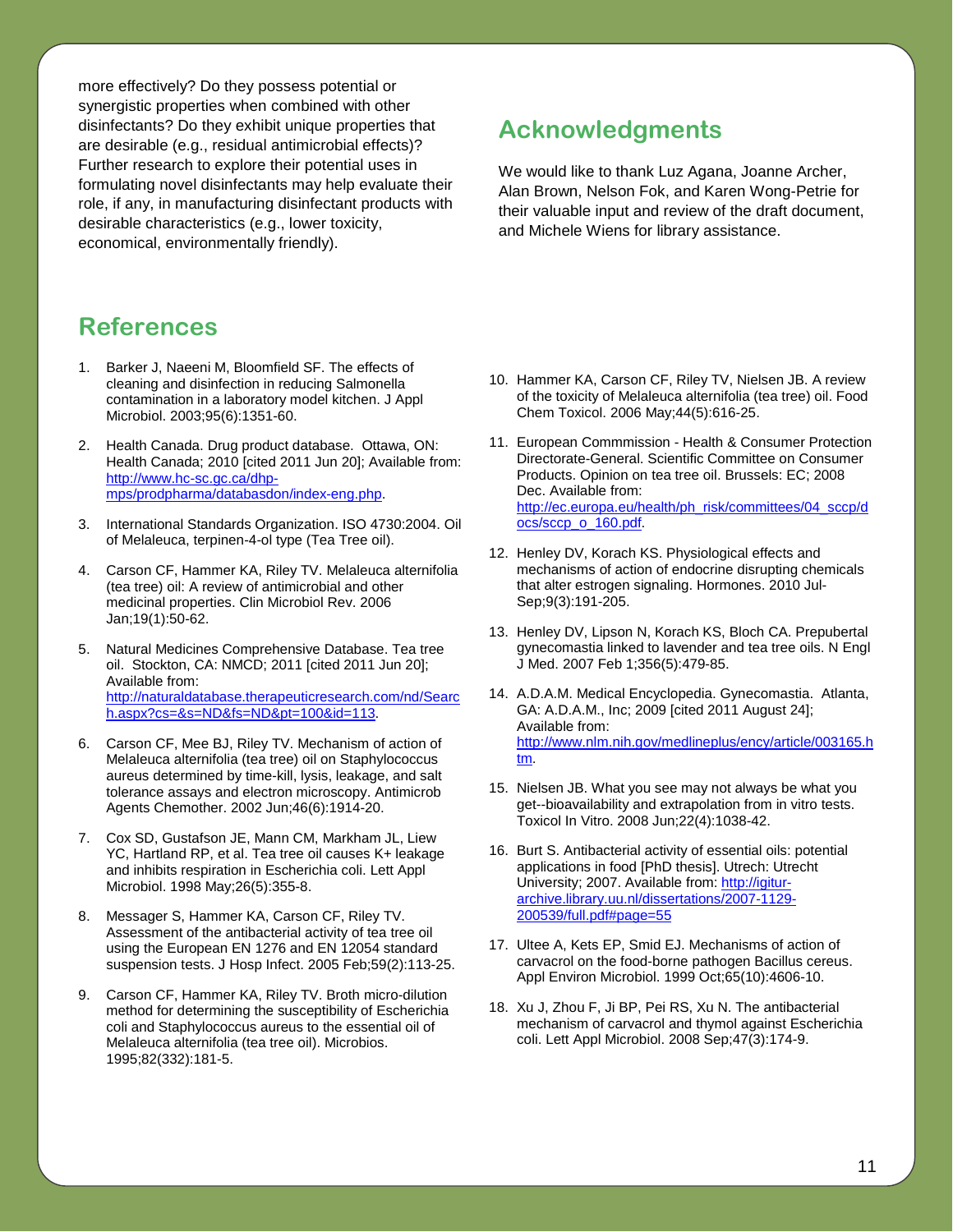- 19. Natural Medicines Comprehensive Database. Thyme. Stockton, CA: NMCD; 2011 [cited 2011 Jul 7]; Available from: [http://naturaldatabase.therapeuticresearch.com/nd/Searc](http://naturaldatabase.therapeuticresearch.com/nd/Search.aspx?pt=100&sh=1&id=823) [h.aspx?pt=100&sh=1&id=823.](http://naturaldatabase.therapeuticresearch.com/nd/Search.aspx?pt=100&sh=1&id=823)
- 20. Code of Federal Regulations. Title 21 Food and drugs, Part 182. Substances generally recognized as safe. Essential oils, oleoresins (solvent-free), and natural extractives (including distillates), Subpart A--General provisions. U.S. Food and Drug Administration.182.20 (1985). Available from: [http://ecfr.gpoaccess.gov/cgi/t/text/text](http://ecfr.gpoaccess.gov/cgi/t/text/text-idx?c=ecfr&sid=786bafc6f6343634fbf79fcdca7061e1&rgn=div5&view=text&node=21:3.0.1.1.13&idno=21)[idx?c=ecfr&sid=786bafc6f6343634fbf79fcdca7061e1&rgn](http://ecfr.gpoaccess.gov/cgi/t/text/text-idx?c=ecfr&sid=786bafc6f6343634fbf79fcdca7061e1&rgn=div5&view=text&node=21:3.0.1.1.13&idno=21) [=div5&view=text&node=21:3.0.1.1.13&idno=21.](http://ecfr.gpoaccess.gov/cgi/t/text/text-idx?c=ecfr&sid=786bafc6f6343634fbf79fcdca7061e1&rgn=div5&view=text&node=21:3.0.1.1.13&idno=21)
- 21. Friedman M, Henika PR, Mandrell RE. Bactericidal activities of plant essential oils and some of their isolated constituents against Campylobacter jejuni, Escherichia coli, Listeria monocytogenes, and Salmonella enterica. J Food Prot. 2002 Oct;65(10):1545-60.
- 22. Hammer KA, Carson CF, Riley TV. Antimicrobial activity of essential oils and other plant extracts. J Appl Microbiol. 1999 Jun;86(6):985-90.
- 23. Mayaud L, Carricajo A, Zhiri A, Aubert G. Comparison of bacteriostatic and bactericidal activity of 13 essential oils against strains with varying sensitivity to antibiotics. Lett Appl Microbiol. 2008 Sep;47(3):167-73.
- 24. U.S. Environmental Health Protection Agency. Minimum risk pesticides under FIFRA section 25(b). Washington, DC: EPA; 2011; Available from: [http://www.epa.gov/oppbppd1/biopesticides/regtools/25b](http://www.epa.gov/oppbppd1/biopesticides/regtools/25b_list.htm) [\\_list.htm.](http://www.epa.gov/oppbppd1/biopesticides/regtools/25b_list.htm)
- 25. Sensible Life Products. Benefect FAQ's. Brampton, ON: Sensible Life Products; 2010; Available from: [http://www.benefect.com/CA\\_benefect/CAN\\_docs\\_faq.ph](http://www.benefect.com/CA_benefect/CAN_docs_faq.php) [p.](http://www.benefect.com/CA_benefect/CAN_docs_faq.php)
- 26. Association of Occupational and Environmental Clinics. [Exposure code lookup]: Thymol. [Display all asthmagens]. Washington, DC: AOEC; 2011; Available from: [http://www.aoecdata.org/ExpCodeLookup.aspx.](http://www.aoecdata.org/ExpCodeLookup.aspx)
- 27. Huang Y-R, Hung Y-C, Hsu S-Y, Huang Y-W, Hwang D-F. Application of electrolyzed water in the food industry. Food Control. 2008;19(4):329-45
- 28. Park H, Hung YC, Brackett RE. Antimicrobial effect of electrolyzed water for inactivating Campylobacter jejuni during poultry washing. Int J Food Microbiol. 2002 Jan 30;72(1-2):77-83.
- 29. Hricova D, Stephan R, Zweifel C. Electrolyzed water and its application in the food industry. J Food Prot. 2008 Sep;71(9):1934-47.
- 30. Cao W, Zhu ZW, Shi ZX, Wang CY, Li BM. Efficiency of slightly acidic electrolyzed water for inactivation of Salmonella enteritidis and its contaminated shell eggs. Int J Food Microbiol. 2009 Mar 31;130(2):88-93.
- 31. Bosilevac JM, Shackelford SD, Brichta DM, Koohmaraie M. Efficacy of ozonated and electrolyzed oxidative waters to decontaminate hides of cattle before slaughter. J Food Prot. 2005 Jul;68(7):1393-8.
- 32. Al-Haq MI, Sugiyama J, Isobe S. Applications of electrolyzed water in agriculture & food industries. Food Sci Technol Res. 2005;11(2):135-50.
- 33. Venkitanarayanan KS, Ezeike GO, Hung YC, Doyle MP. Efficacy of electrolyzed oxidizing water for inactivating Escherichia coli O157:H7, Salmonella enteritidis, and Listeria monocytogenes. Appl Environ Microbiol. 1999 Sep;65(9):4276-9.
- 34. Vorobjeva NV, Vorobjeva LI, Khodjaev EY. The bactericidal effects of electrolyzed oxidizing water on bacterial strains involved in hospital infections. Artif Organs. 2004 Jun;28(6):590-2.
- 35. Deza MA, Araujo M, Garrido MJ. Inactivation of Escherichia coli, Listeria monocytogenes, Pseudomonas aeruginosa and Staphylococcus aureus on stainless steel and glass surfaces by neutral electrolysed water. Lett Appl Microbiol. 2005;40(5):341-6.
- 36. Ayebah B, Hung YC. Electrolyzed water and its corrosiveness on various surface materials commonly found in food processing facilities. J Food Process Eng. 2005;28:247-64.
- 37. Morita C, Nishida T, Ito K. Biological toxicity of acid electrolyzed functional water: Effect of oral administration on mouse digestive tract and changes in body weight. Arch Oral Biol. 2010 Nov 23.
- 38. Park EJ, Alexander E, Taylor GA, Costa R, Kang DH. Effects of organic matter on acidic electrolysed water for reduction of foodborne pathogens on lettuce and spinach. J Appl Microbiol. 2008 Dec;105(6):1802-9.
- 39. Koseki S, Yoshida K, Isobe S, Itoh K. Efficacy of acidic electrolyzed water for microbial decontamination of cucumbers and strawberries. J Food Prot. 2004 Jun;67(6):1247-51.
- 40. Rodgers SL, Cash JN, Siddiq M, Ryser ET. A comparison of different chemical sanitizers for inactivating Escherichia coli O157:H7 and Listeria monocytogenes in solution and on apples, lettuce, strawberries, and cantaloupe. J Food Prot. 2004 Apr;67(4):721-31.
- 41. Beltran D, Selma MV, Marin A, Gil MI. Ozonated water extends the shelf life of fresh-cut lettuce. J Agric Food Chem. 2005 Jul 13;53(14):5654-63.
- 42. Guzel-Seydim ZB, Greene AK, Seydim AC. Use of ozone in the food industry. Lebensmittel-Wissenschaft und-Technologie. 2004;37(4):453-60.
- 43. Akbas MY, Olmez H. Effectiveness of organic acid, ozonated water and chlorine dippings on microbial reduction and storage quality of fresh-cut iceberg lettuce. J Sci Food Agric. 2007 Nov;87(14):2609-16.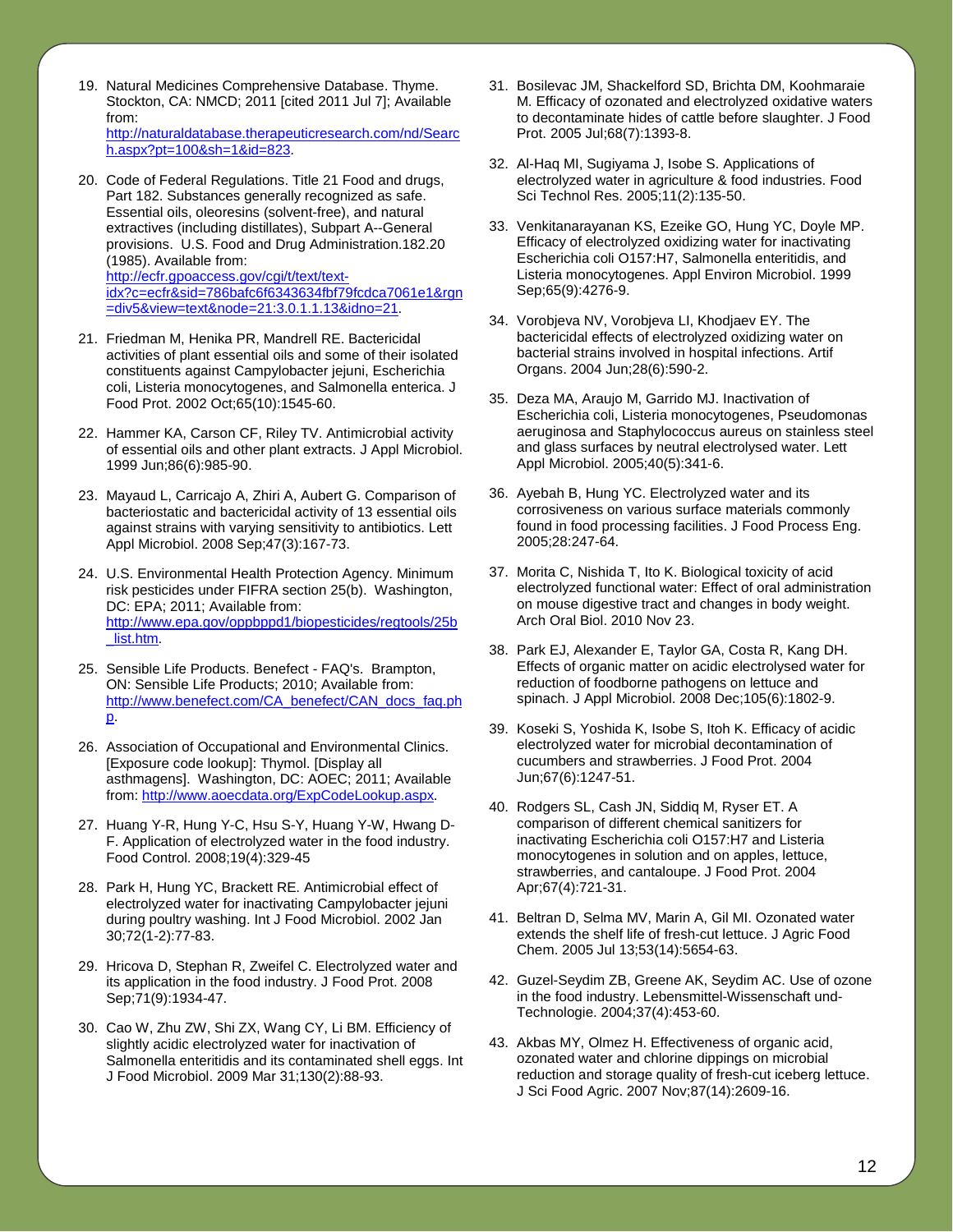- 44. Code of Federal Regulations. Title 21 Food and drugs, Part 173. Secondary direct food additives permitted in food for human consumption, final rule, Subpart D-- Specific usage additives. U.S. Food and Drug Administration.173.368 Ozone (2001). Available from: [http://www.accessdata.fda.gov/scripts/cdrh/cfdocs/cfcfr/C](http://www.accessdata.fda.gov/scripts/cdrh/cfdocs/cfcfr/CFRSearch.cfm?fr=173.368) [FRSearch.cfm?fr=173.368.](http://www.accessdata.fda.gov/scripts/cdrh/cfdocs/cfcfr/CFRSearch.cfm?fr=173.368)
- 45. NSF International. NSF nonfood compounds registration and listing program: AGW-0500 Mobile Ozone Surface Sanitation System. Ann Arbor, MI: NSF Int; 2002; Available from: [http://www.nsf.org/usda/letters/123680.pdf.](http://www.nsf.org/usda/letters/123680.pdf)
- 46. Canadian Food Inspection Agency. Reference listing of accepted construction materials, packaging materials and non-food chemical products. Ottawa, ON: CFIA; 2011; Available from: [http://active.inspection.gc.ca/scripts/fssa/reference/refsea](http://active.inspection.gc.ca/scripts/fssa/reference/refsearec.asp?lang=e&c=1) [rec.asp?lang=e&c=1.](http://active.inspection.gc.ca/scripts/fssa/reference/refsearec.asp?lang=e&c=1)
- 47. Bialoszewski D, Bocian E, Bukowska B, Czajkowska M, Sokol-Leszczynska B, Tyski S. Antimicrobial activity of ozonated water. Med Sci Monit. 2010 Aug 7;16(9):MT71- 5.
- 48. Restaino L, Frampton EW, Hemphill JB, Palnikar P. Efficacy of ozonated water against various food-related microorganisms. Appl Environ Microbiol. 1995 Sep;61(9):3471-5.
- 49. Manitoba Agriculture Food and Rural Initiatives. Ozonation in food applications. Winnipeg, MB: Government of Manitoba; 2011; Available from: [http://www.gov.mb.ca/agriculture/foodsafety/processor/cf](http://www.gov.mb.ca/agriculture/foodsafety/processor/cfs02s139.html) [s02s139.html.](http://www.gov.mb.ca/agriculture/foodsafety/processor/cfs02s139.html)
- 50. Chamakura K, Perez-Ballestero R, Luo Z, Bashir S, Liu J. Comparison of bactericidal activities of silver nanoparticles with common chemical disinfectants. Colloids Surf B Biointerfaces. 2011 May 1;84(1):88-96.
- 51. Cowan MM, Abshire KZ, Houk SL, Evans SM. Antimicrobial efficacy of a silver-zeolite matrix coating on stainless steel. J Ind Microbiol Biotechnol. 2003 Feb;30(2):102-6.
- 52. Silvestry-Rodriguez N, Sicairos-Ruelas EE, Gerba CP, Bright KR. Silver as a disinfectant. Rev Environ Contam Toxicol. 2007;191:23-45.
- 53. Health Canada. Summary Basis of Decision (SBD) for Swish Silver Supreme. Ottawa, ON: Health Canada, Health Products and Food Branch; 2010; Available from: [http://www.hc-sc.gc.ca/dhp-mps/prodpharma/sbd](http://www.hc-sc.gc.ca/dhp-mps/prodpharma/sbd-smd/drug-med/sbd_smd_2010_swish_silver_supreme_121017-eng.php)[smd/drug](http://www.hc-sc.gc.ca/dhp-mps/prodpharma/sbd-smd/drug-med/sbd_smd_2010_swish_silver_supreme_121017-eng.php)[med/sbd\\_smd\\_2010\\_swish\\_silver\\_supreme\\_121017](http://www.hc-sc.gc.ca/dhp-mps/prodpharma/sbd-smd/drug-med/sbd_smd_2010_swish_silver_supreme_121017-eng.php) [eng.php.](http://www.hc-sc.gc.ca/dhp-mps/prodpharma/sbd-smd/drug-med/sbd_smd_2010_swish_silver_supreme_121017-eng.php)
- 54. Fernandez A, Picouet P, Lloret E. Cellulose-silver nanoparticle hybrid materials to control spoilage-related microflora in absorbent pads located in trays of fresh-cut melon. Int J Food Microbiol. 2010 Aug 15;142(1-2):222-8.
- 55. Fernandez A, Picouet P, Lloret E. Reduction of the spoilage-related microflora in absorbent pads by silver nanotechnology during modified atmosphere packaging of beef meat. J Food Prot. 2010 Dec;73(12):2263-9.
- 56. Cavanagh MH, Burrell RE, Nadworny PL. Evaluating antimicrobial efficacy of new commercially available silver dressings. Int Wound J. 2010 Oct;7(5):394-405.
- 57. Cowan ME, Allen J, Pilkington F. Small dishwashers for hospital ward kitchens. J Hosp Infect. 1995;29(3):227-31.
- 58. Galeano B, Korff E, Nicholson WL. Inactivation of vegetative cells, but not spores, of Bacillus anthracis, B. cereus, and B. subtilis on stainless steel surfaces coated with an antimicrobial silver- and zinc-containing zeolite formulation. Appl Environ Microbiol. 2003 Jul;69(7):4329- 31.
- 59. Brady MJ, Lisay CM, Yurkovetskiy AV, Sawan SP. Persistent silver disinfectant for the environmental control of pathogenic bacteria. Am J Infect Control. 2003;31(4):208-14.
- 60. National Center for Complementary Alternative Medicine. Colloidal silver products. Bethesda, MD: National Institutes of Health; 2010; Available from: [http://nccam.nih.gov/health/silver/.](http://nccam.nih.gov/health/silver/)
- 61. Kim Y, Suh HS, Cha HJ, Kim SH, Jeong KS, Kim DH. A case of generalized argyria after ingestion of colloidal silver solution. Am J Ind Med. 2009 Mar;52(3):246-50.
- 62. Lansdown AB. A pharmacological and toxicological profile of silver as an antimicrobial agent in medical devices. Adv Pharmacol Sci. 2010;2010:910686.
- 63. Green CJ, Ndegwa S. Nanotechnology: A review of exposure, health risks, and recent regulatory developments Vancouver, BC: National Collaborating Centre for Environmental Health; 2011 Sept.
- 64. World Health Organization. Silver in drinking-water. Background document for development of WHO Guidelines for drinking-water quality. Geneva, Switzerland: WHO; 2003. Available from: [http://www.who.int/water\\_sanitation\\_health/dwq/chemical](http://www.who.int/water_sanitation_health/dwq/chemicals/silver.pdf) [s/silver.pdf.](http://www.who.int/water_sanitation_health/dwq/chemicals/silver.pdf)
- 65. Silver S. Bacterial silver resistance: molecular biology and uses and misuses of silver compounds. FEMS Microbiol Rev. 2003 Jun;27(2-3):341-53.
- 66. Li WR, Xie XB, Shi QS, Duan SS, Ouyang YS, Chen YB. Antibacterial effect of silver nanoparticles on Staphylococcus aureus. Biometals. 2011 Feb;24(1):135- 41.
- 67. Chopra I. The increasing use of silver-based products as antimicrobial agents: a useful development or a cause for concern? J Antimicrob Chemother. 2007 Apr;59(4):587- 90.
- 68. Yang H, Kendall PA, Medeiros L, Sofos JN. Inactivation of Listeria monocytogenes, Escherichia coli O157:H7, and Salmonella typhimurium with compounds available in households. J Food Prot. 2009 Jun;72(6):1201-8.
- 69. Bjornsdottir K, Breidt F, Jr., McFeeters RF. Protective effects of organic acids on survival of Escherichia coli O157:H7 in acidic environments. Appl Environ Microbiol. 2006 Jan;72(1):660-4.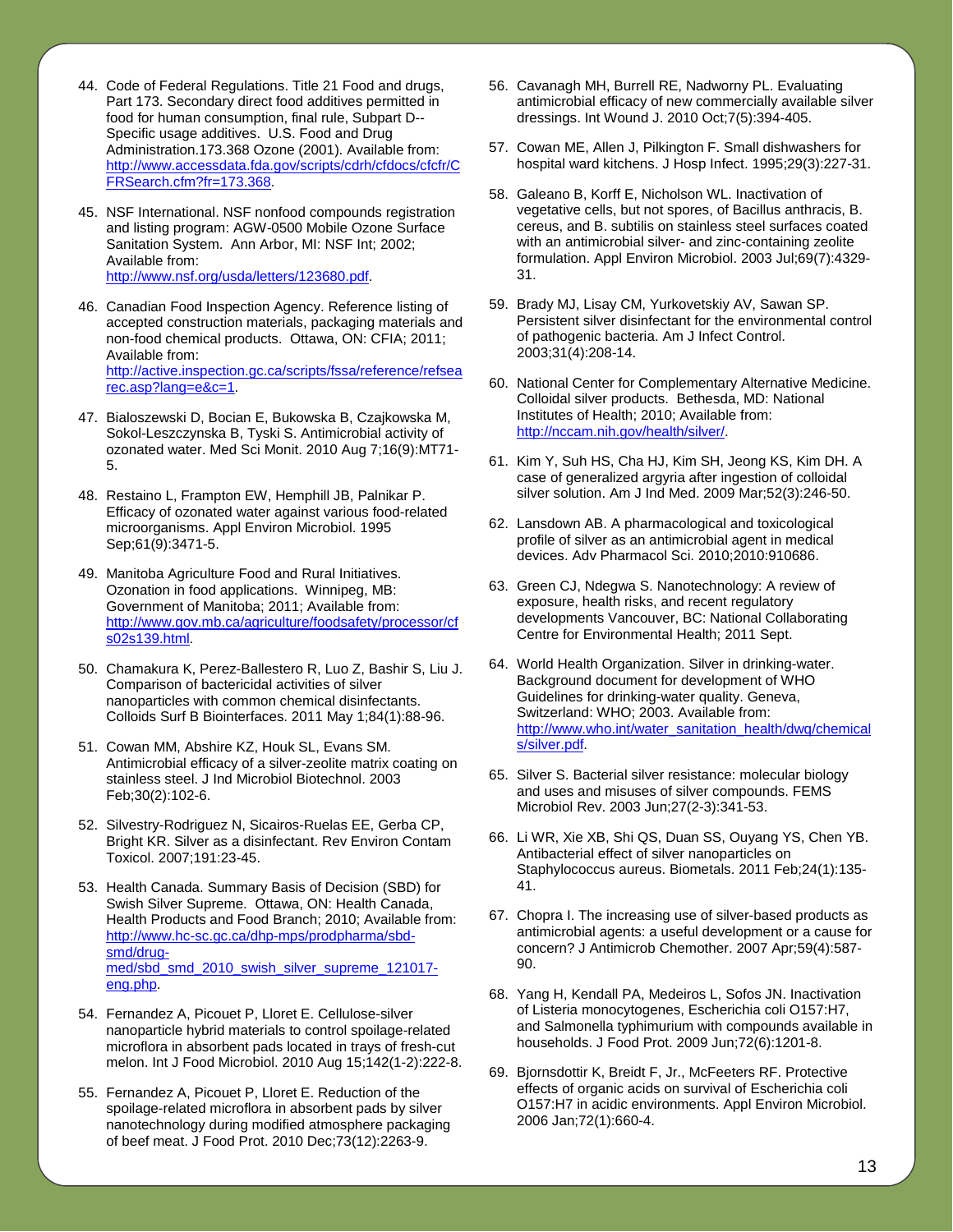- 70. United Nations Environment Programme. Sodium bicarbonate - CAS N°: 144-55-8. Nairobi, Kenya: UNEP; 2002 Oct. Available from: [http://www.chem.unep.ch/irptc/sids/OECDSIDS/Sodium\\_](http://www.chem.unep.ch/irptc/sids/OECDSIDS/Sodium_bicarbonate.pdf) [bicarbonate.pdf.](http://www.chem.unep.ch/irptc/sids/OECDSIDS/Sodium_bicarbonate.pdf)
- 71. Arslan U, Ilhan K, Vardar C, Karabulut OA. Evaluation of antifungal activity of food additives against soilborne phytopathogenic fungi. World J Microbiol Biot. 2009;25(3):537-43.
- 72. Malik YS, Goyal SM. Virucidal efficacy of sodium bicarbonate on a food contact surface against feline calicivirus, a norovirus surrogate. Int J Food Microbiol. 2006 May 25;109(1-2):160-3.
- 73. Palou L, Smilanick JL, Crisosto CH. Evaluation of food additives as alternative or complementary chemicals to conventional fungicides for the control of major postharvest diseases of stone fruit. J Food Prot. 2009;72(1037-1046).
- 74. Yao H, Tian S, Wang Y. Sodium bicarbonate enhances biocontrol efficacy of yeasts on fungal spoilage of pears. Int J Food Microbiol. 2004 Jun 15;93(3):297-304.
- 75. Hang YD, Woodams EE. Control of Fusarium oxysporum by baking soda. LWT - Food Sci Technol 2003;36(8):803- 5.
- 76. Wan YK, Tian SP, Qin GZ. Enhancement of biocontrol activity of yeasts by adding sodium bicarbonate or ammonium molybdate to control postharvest disease of jujube fruits. Lett Appl Microbiol. 2003;37(3):249-53.
- 77. Casals C, Teixidó N, Viñas I, Silvera E, Lamarca N, Usall J. Combination of hot water, Bacillus subtilis CPA-8 and sodium bicarbonate treatments to control postharvest brown rot on peaches and nectarines. Eur J Plant Pathol. 2010;128(1):51-63.
- 78. U.S. Food and Drug Administration. Chapter 3. Factors that influence microbial growth. Silver Spring, MD: U.S. FDA; 2001 [cited 2011 Nov]; Available from: [http://www.fda.gov/Food/ScienceResearch/ResearchAre](http://www.fda.gov/Food/ScienceResearch/ResearchAreas/SafePracticesforFoodProcesses/ucm094145.htm) [as/SafePracticesforFoodProcesses/ucm094145.htm.](http://www.fda.gov/Food/ScienceResearch/ResearchAreas/SafePracticesforFoodProcesses/ucm094145.htm)
- 79. Olson W, Vesley D, Bode M, Dubbel P, Bauer T. Hard surface cleaning performance of six alternative household cleaners under laboratory conditions. J Environ Health. 1994;56(6):28-31.
- 80. U.S. Food and Drug Administration. Evaluation and definition of potentially hazardous foods Silver Spring, MD: FDA; 2001; Available from: [http://www.fda.gov/food/scienceresearch/researchareas/s](http://www.fda.gov/food/scienceresearch/researchareas/safepracticesforfoodprocesses/ucm094145.htm) [afepracticesforfoodprocesses/ucm094145.htm.](http://www.fda.gov/food/scienceresearch/researchareas/safepracticesforfoodprocesses/ucm094145.htm)
- 81. Allende A, McEvoy J, Tao Y, Luo Y. Antimicrobial effect of acidified sodium chlorite, sodium chlorite, sodium hypochlorite, and citric acid on Escherichia coli O157:H7 and natural microflora of fresh-cut cilantro. Food Control. 2009;20:230-4.
- 82. Kişla D. Effectiveness of lemon juice in the elimination of Salmonella Typhimurium in stuffed mussels. J Food Prot. 2007;70(12):2847-50.
- 83. McKee LH, Neish L, Pottenger A, Flores N, Weinbrenner K, Remmenga M. Evaluation of consumable household products for decontaminating retail skinless, boneless chicken breasts. J Food Prot. 2005;68(3):534-7.
- 84. Yucel Sengun I, Karapinar M. Effectiveness of lemon juice, vinegar and their mixture in the elimination of Salmonella typhimurium on carrots (Daucus carota L.). Int J Food Microbiol. 2004;96(3):301-5.
- 85. Yucel Sengun I, Karapinar M. Effectiveness of household natural sanitizers in the elimination of Salmonella typhimurium on rocket (Eruca sativa Miller) and spring onion (Allium cepa L.). Int J Food Microbiol. 2005;98(3):319-23.
- 86. Bauer JM, Beronio CA, Rubino JR. Antibacterial activity of environmentally "green" alternative products tested in standard antimicrobial tests and a simulated in-use assay. J Environ Health. 1995;57:13-8.
- 87. Chang J, Fang TJ. Survival of Escherichia coli O157:H7 and Salmonella enterica serovars Typhimurium in iceberg lettuce and the antimicrobial effect of rice vinegar against E. coli O157:H7 Food Microbiol. 2007;24(7- 8):745-51.
- 88. Parnes CA. Efficacy of sodium hypochlorite bleach and "alternative" products in preventing transfer of bacteria to and from inanimate surfaces. J Environ Health. 1997;59(6):14-9.
- 89. Rutala WA, Barbee SL, Aguiar NC, Sobsey MD, Weber DJ. Antimicrobial activity of home disinfectants and natural products against potential human pathogens. Infect Control Hosp Epidemiol. 2000 Jan;21(1):33-8.
- 90. Vijayakumar C, Wolf-Hall CE. Evaluation of household sanitizers for reducing levels of Escherichia coli on iceberg lettuce. J Food Prot. 2002 Oct;65(10):1646-50.
- 91. Wu FM, Doyle MP, Beuchat LR, Wells JG, Mintz ED, Swaminathan B. Fate of Shigella sonnei on parsley and methods of disinfection. J Food Prot. 2000 May;63(5):568-72.
- 92. Karapinar M, Gonul SA. Removal of Yersinia enterocolitica from fresh parsley by washing with acetic acid or vinegar. Int J Food Microbiol. 1992 Jul;16(3):261- 4.
- 93. Virto R, Sanz D, Alvarez I, Condon, Raso J. Inactivation kinetics of Yersinia enterocolitica by citric and lactic acid at different temperatures. Int J Food Microbiol. 2005 Sep 15;103(3):251-7.
- 94. Wren MWD, Rollins MSM, Jeanes A, Hall TJ, Coën PG, Gant VA. Removing bacteria from hospital surfaces: a laboratory comparison of ultramicrofibre and standard cloths. J Hosp Infect. 2008;70(3):265-71.
- 95. Rutala WA, Gergen MF, Weber DJ. Microbiologic evaluation of microfiber mops for surface disinfection. Am J Infect Control. 2007;35(9):569-73.
- 96. Moore G, Griffith C. A laboratory evaluation of the decontamination properties of microfibre cloths. J Hosp Infect. 2006;64(4):379-85.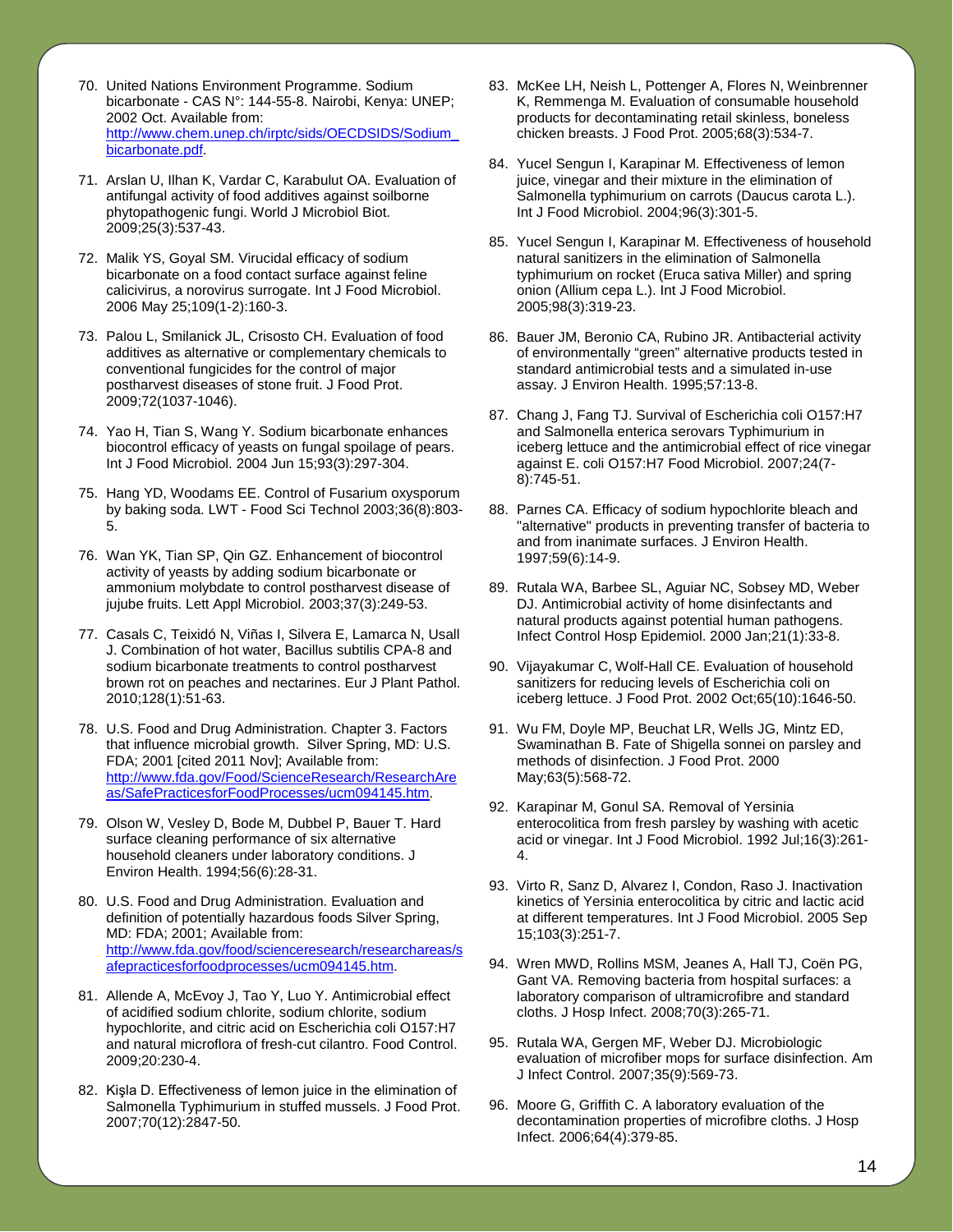- 97. Smith DL, Gillanders S, Holah JT, Gush C. Assessing the efficacy of different microfibre cloths at removing surface micro-organisms associated with healthcare-associated infections. J Hosp Infect. 2011 Jul;78(3):182-6.
- 98. Diab-Elschahawi M, Assadian O, Blacky A, Stadler M, Pernicka E, Berger J, et al. Evaluation of the decontamination efficacy of new and reprocessed microfiber cleaning cloth compared with other commonly used cleaning cloths in the hospital. Am J Infect Control. 2010;38(4):289-92.
- 99. U.S. Environmental Protection Agency. Using Microfiber Mops in Hospitals. Washington, DC: EPA; 2002; Available from: [http://www.epa.gov/region9/waste/p2/projects/hospital/m](http://www.epa.gov/region9/waste/p2/projects/hospital/mops.pdf) [ops.pdf.](http://www.epa.gov/region9/waste/p2/projects/hospital/mops.pdf)
- 100.Bergen LK, Meyer M, Hog M, Rubenhagen B, Andersen LP. Spread of bacteria on surfaces when cleaning with microfibre cloths. J Hosp Infect. 2009 Feb;71(2):132-7.
- 101.Lalla F, Dingle P, Cheong C. The antibacterial action of cloths and sanitizers and the use of environmental alternatives in food industries. J Environ Health. 2005;68(5):31-5.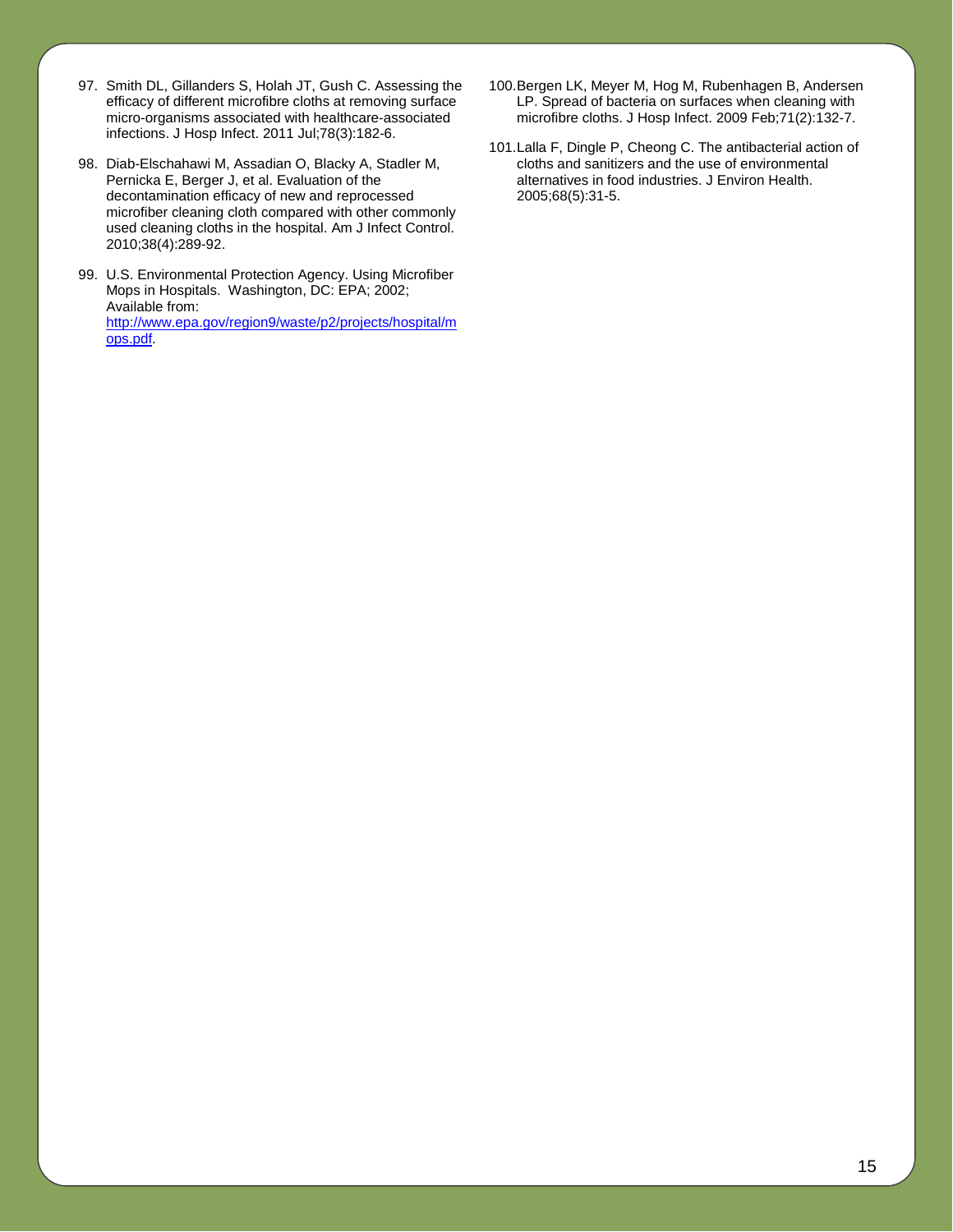## **Appendix A: Antimicrobial efficacy data of vinegar (acetic acid), lemon juice (citric acid), and baking soda (sodium bicarbonate)**

| <b>Organism</b>                                 | <b>Test conditions</b>                          | <b>Concentration (v/v, unless otherwise</b><br>indicated), contact time<br>(at 4 to 25°C unless otherwise indicated) | Log reduction<br>(CFU/mL or g)                  | Ref.                                             |
|-------------------------------------------------|-------------------------------------------------|----------------------------------------------------------------------------------------------------------------------|-------------------------------------------------|--------------------------------------------------|
| Aerobic plate<br>count                          | Microflora on<br>lettuce                        | Vinegar (1.9% acetic acid), 10 min w/ agitation                                                                      | 2.3                                             | (Vijayakumar &                                   |
|                                                 |                                                 | Lemon juice (0.6% citric acid), 10 min w/<br>agitation                                                               | 1.8                                             | Wolf-Hall, 2002) <sup>90</sup>                   |
|                                                 | Microflora on<br>parsley                        | 2 and 5% acetic acid solutions, 15 min                                                                               | 5                                               | (Karapinar &<br>Gonul, 1992) <sup>92</sup>       |
|                                                 | Microflora on<br>cilantro                       | Citric acid (0.6% prepared solution), 1 min                                                                          | $<$ 1                                           | (Allende, $2009$ ) $^{81}$                       |
|                                                 | Raw skinless/                                   | Vinegar (5% acetic acid), 1 min w/ agitation                                                                         | 2.2                                             | (McKee et al.,                                   |
|                                                 | boneless chicken<br>breast                      | Baking soda (10% sodium bicarbonate<br>solution), 1 min w/ agitation                                                 | 1.0                                             | $2005)^{83}$                                     |
| Escherichia coli                                | Suspension                                      | Vinegar (5% acetic acid), 5 min                                                                                      | 2.4                                             | (Rutala et al.,                                  |
| O157:H7                                         |                                                 | Baking Soda (8% sodium bicarbonate), 5 min                                                                           | 0.7                                             | $2000^{89}$                                      |
|                                                 |                                                 | Vinegar (5% acetic acid), 1 min at 55°C                                                                              | >5.0                                            | (Yang et al.,                                    |
|                                                 |                                                 | Citric acid (5% prepared solution), 10 min at<br>$55^{\circ}$ C                                                      | >5.0                                            | $2009)^{68}$                                     |
|                                                 |                                                 | Baking Soda (11, 33, and 50% sodium<br>bicarbonate solution)                                                         | $<$ 1                                           |                                                  |
|                                                 | Inoculated lettuce                              | Vinegar (5% acetic acid), 5 min                                                                                      | 3.0                                             | (Chang & Fang,<br>$2007)^{87}$                   |
|                                                 | Inoculated cilantro                             | Citric acid (0.6% prepared solution), 1 min                                                                          | <1                                              | (Allende, 2009) <sup>81</sup>                    |
| Escherichia coli                                | Inoculated<br>lettuce                           | Vinegar (1.9% acetic acid), 10 min                                                                                   | 5.4                                             | (Vijayakumar &<br>Wolf-Hall, 2002) <sup>90</sup> |
| CDC1932<br>(nalidixic acid<br>resistant strain) |                                                 | Lemon juice (0.6% citric acid), 10 min w/<br>agitation                                                               | 2.1                                             |                                                  |
| Staphylococcus                                  | Suspension                                      | Vinegar (5% acetic acid), 5 min                                                                                      | $0.3 - 2.3$                                     | (Rutala et al.,<br>$2000^{89}$                   |
| aureus                                          |                                                 | Baking Soda (8% sodium bicarbonate), 5 min                                                                           | 0.5                                             |                                                  |
| Salmonella                                      | Suspension                                      | Vinegar (5% acetic acid), 0.5 min                                                                                    | >6.0                                            | (Rutala et al.,<br>$2000)^{89}$                  |
| choleraesuis                                    |                                                 | Baking Soda (8% sodium bicarbonate), 5 min                                                                           | 2.3                                             |                                                  |
| Salmonella<br>Typhimurium                       | Suspension                                      | Vinegar (5% acetic acid), 1 min                                                                                      | >5.0                                            | (Yang et al.,<br>$2009)^{68}$                    |
|                                                 |                                                 | Citric acid (5% prepared solution), 1 min at<br>$55^{\circ}$ C                                                       | >5.0                                            |                                                  |
|                                                 | Inoculated spring<br>onion and rocket<br>leaves | Lemon juice (4.2% citric acid), 15 min                                                                               | 2.95 (rocket<br>leaves), 1.70<br>(spring onion) | (Yucel Sengun &<br>Karapinar,<br>$2005)^{85}$    |
|                                                 |                                                 | Vinegar (3.95% acetic acid), 15 min                                                                                  | 2.20 (rocket<br>leaves), 1.19<br>(spring onion) | (Yucel Sengun &<br>Karapinar,<br>$2005)^{85}$    |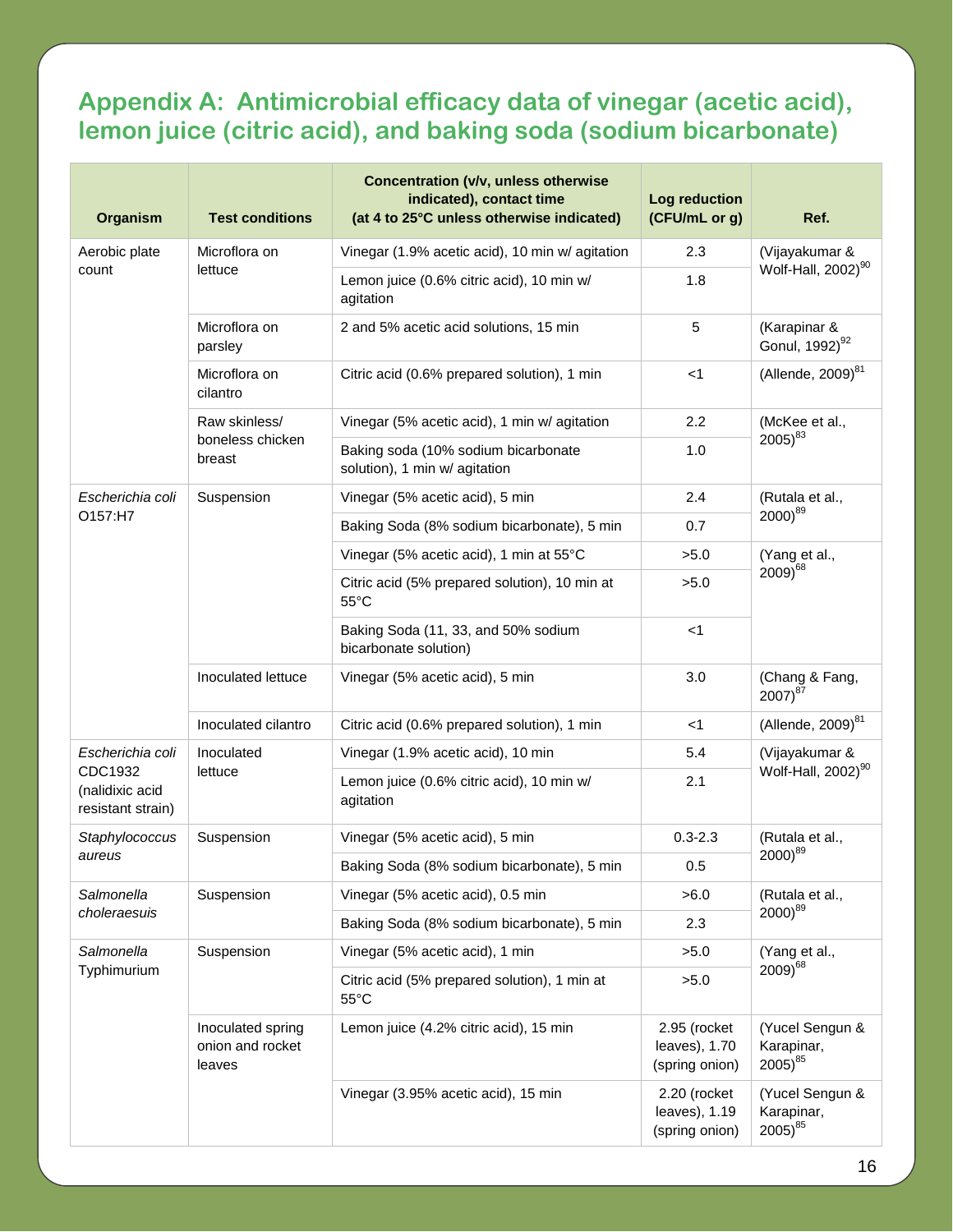#### *Appendix A Table (cont'd)*

| Organism                                          | <b>Test conditions</b>              | <b>Concentration (v/v, unless otherwise</b><br>indicated), contact time<br>(at 4 to 25°C unless otherwise indicated) | Log reduction<br>(CFU/mL or g) | Ref.                                       |
|---------------------------------------------------|-------------------------------------|----------------------------------------------------------------------------------------------------------------------|--------------------------------|--------------------------------------------|
|                                                   | Inoculated carrots                  | Vinegar (4.03% acetic acid), 15 min                                                                                  | 1.87                           | (Yucel Sengun &                            |
|                                                   |                                     | Lemon juice (4.46 citric acid), 15 min                                                                               | 2.68                           | Karapinar,<br>$2004)^{84}$                 |
|                                                   | Inoculated stuffed<br>mussels       | Lemon juice (5.88% citric acid), 15 min                                                                              | 0.56                           | (Kişla, 2007) <sup>82</sup>                |
| Pseudomonas                                       | Suspension                          | Vinegar (5% acetic acid), 0.5 min                                                                                    | >5.8                           | (Rutala et al.,                            |
| aeruginosa                                        |                                     | Baking Soda (8% sodium bicarbonate), 5 min                                                                           | 1.1                            | $2000)^{89}$                               |
| Listeria                                          | Suspension                          | Vinegar (5% acetic acid), 1 min at 55°C                                                                              | >5.0                           | (Yang et al.,                              |
| monocytogenes                                     |                                     | Vinegar (5% acetic acid), 10 min at 25°C                                                                             |                                | $2009)^{68}$                               |
|                                                   |                                     | Citric acid (5% prepared solution), 10 min at<br>$55^{\circ}$ C                                                      |                                |                                            |
| Yersinia<br>enterocolitica                        | Suspension                          | Citric acid (5% prepared solution), 10 min at<br>4°C                                                                 | $<$ 1                          | (Virto et al.,<br>$2005)^{93}$             |
|                                                   |                                     | Citric acid (5% prepared solution), 10 min at<br>$20^{\circ}$ C                                                      | $<$ 1                          |                                            |
|                                                   |                                     | Citric acid (5% prepared solution), 2 min at<br>$40^{\circ}$ C                                                       | >4                             |                                            |
|                                                   |                                     | Citric acid (10% prepared solution), 10 min at<br>4°C                                                                | $<$ 1                          |                                            |
|                                                   |                                     | Citric acid (10% prepared solution), 10 min at<br>$20^{\circ}$ C                                                     | >4                             |                                            |
|                                                   |                                     | Citric acid (10% prepared solution), 1 min at<br>$40^{\circ}$ C                                                      | >4                             |                                            |
|                                                   | Inoculated parsley                  | Vinegar (1.96 and 2.45% acetic acid), 15 min                                                                         | 5                              | (Karapinar &<br>Gonul, 1992) <sup>92</sup> |
| Shigella sonnei                                   | Inoculated parsley                  | Vinegar (5.2% acetic acid), 5 min w/ agitation                                                                       | >6.0                           | (Wu et al., 2000) <sup>91</sup>            |
| Poliovirus                                        | Suspensions                         | Vinegar (5% acetic acid), 5 min                                                                                      | 0.32                           | (Rutala et al.,<br>$2000^{89}$             |
|                                                   |                                     | Baking soda (8% sodium bicarbonate), 5 min                                                                           | 0.42                           |                                            |
| Feline<br>calicivirus<br>(norovirus<br>surrogate) | Inoculated stainless<br>steel disks | Baking soda (5% sodium bicarbonate), 1 min                                                                           | 4                              | (Malik & Goyal,<br>2006)                   |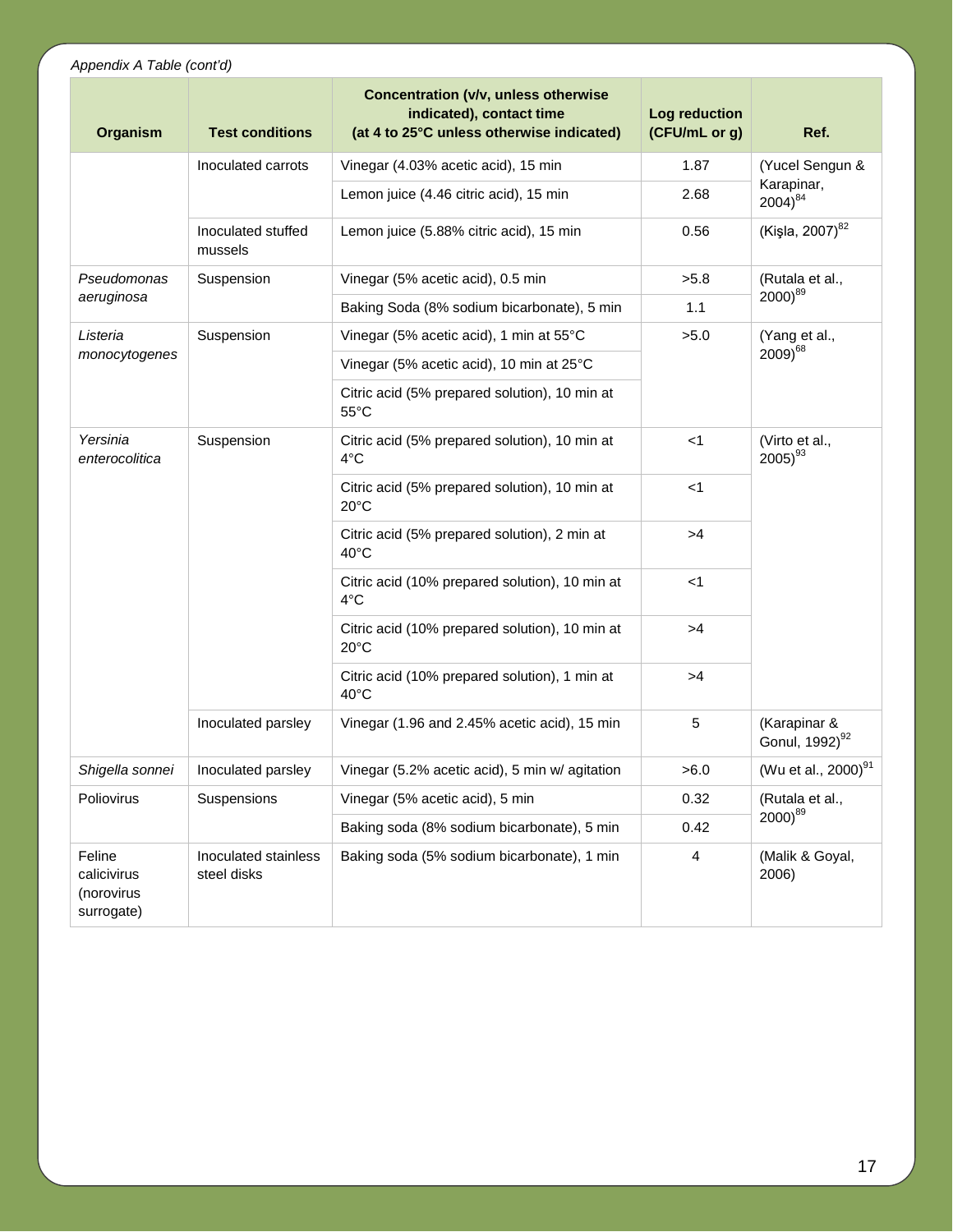# **Appendix B. Search Methodology**

Literature searches were conducted to locate articles that support a brief review and discussion of the mechanism of action, disinfection potential, pertinent issues, and safety/toxicity concerns of each alternative antimicrobial agent. Bibliographies of retrieved articles were scanned to further retrieve more extensive and detailed information on a particular subject of interest. Any related articles and suggested articles, appearing within the search engine, were also considered for inclusion. This process subsequently aided in refining search terminology and finding additional and specific articles of interest.

Inclusion of articles, with publishing dates from years 2001-2011, were preferable; articles were not excluded by date if their material was of particular interest or the date of publication did not adversely impact the quality of evidence. Grey literature was included for descriptive and illustrative purposes.

#### **Search engines/databases for sources of information**

- University of British Columbia Library 'Summon' Search (publisher list [here\)](http://www.serialssolutions.com/resources/detail/summon-participating-publishers)
- Pubmed
- ScienceDirect
- **Ingentaconnect**
- MedlinePlus.

### **Search terminology**

Names of each antimicrobial agent, including any alternative names or parts of names, were used by themselves or in combination with:

- Action Disadvantage
- Activity Disinfect\*
- Advantage Effectiv\*
- Adverse Efficac\*
- Antimicrobial Food
- Applica\* Germicid\*
- Bacteri\* Health effect
- Biocid\* Mechanism
- Characteristic Microbicid\*
- Potential Safety
- Propert\* **•** Surface
- -
	- Review Toxic\*

Each alternative agent was reviewed on the basis of antimicrobial activity against microorganisms significant to public health; the emphasis was on comparisons with similar bacteria. Microorganisms included:

- Escherichia coli O157: H7
- Staphyloccocus aureus
- Pseudomonas aeruginosa
- Salmonella spp.
- Campylobacter jejuni
- Listeria monocytogenes
- Shigella sonnei
- Yersinia enterocolitica
- Enterococcus hirae
- Norovirus surrogates (feline calicivirus)
- Aspergillus brasiliensis spores
- Clostridium difficile spores
- Candida albicans.